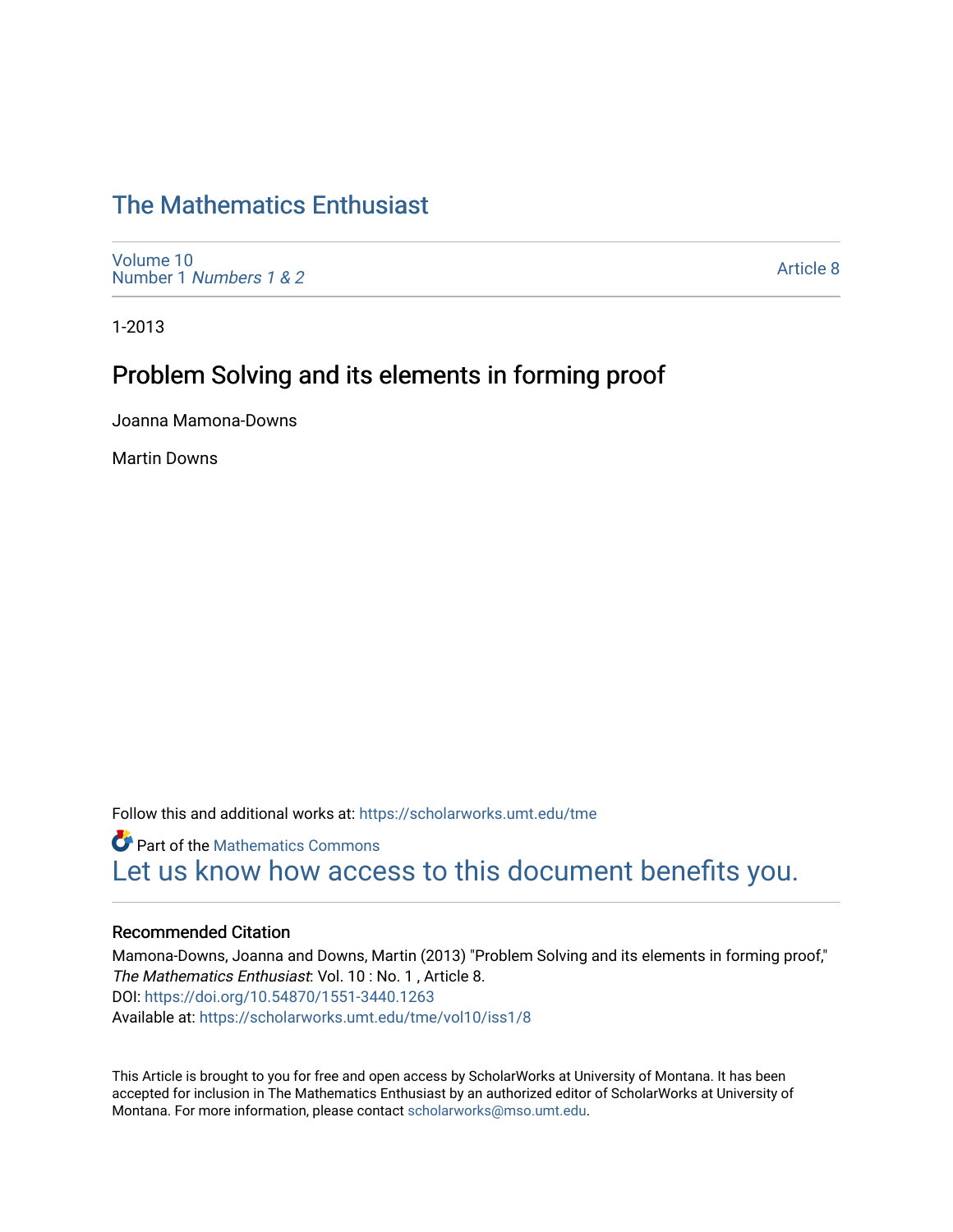## **Problem Solving and its elements in forming Proof**

*Joanna Mamona-Downs, Martin Downs University of Patras, Greece* 

**Abstract:** The character of the mathematics education traditions on problem solving and proof are compared, and aspects of problem solving that occur in the processes of forming a proof, which are not well represented in the literature, are portrayed.

**Keywords**: heuristics; problem solving; proof

## **Introduction**

Mathematics educators tend to compartmentalize the domains 'problem solving' and 'proof and proving'. This detachment seems somehow artificial as both deal with aspects of producing mathematical argumentation. However, problem solving tends to emphasize the thought processes in furthering on-going work; in contrast the proof tradition is concerned more in evaluating the soundness of the complete output. In this paper, we shall respect the distinction made between problem solving and proof, but at the same time we shall discuss issues that are common.

We use the words 'culture', 'tradition' and 'agenda' synonymously for general views broadly adopted by the research community on any given educational perspective. Both the problem-solving tradition and the proof tradition are diverse, so we restrict ourselves to particular stances, mostly attending to the upper school and university level. For problem solving, the subject is taken for it's own sake; hence the full weight of selfconscious decision-making becomes the scope of investigation. For proof, we distinguish the case where the practitioner possesses and implements the requisite mathematical tools to fully articulate the proof from the case where he/she does not. The various types of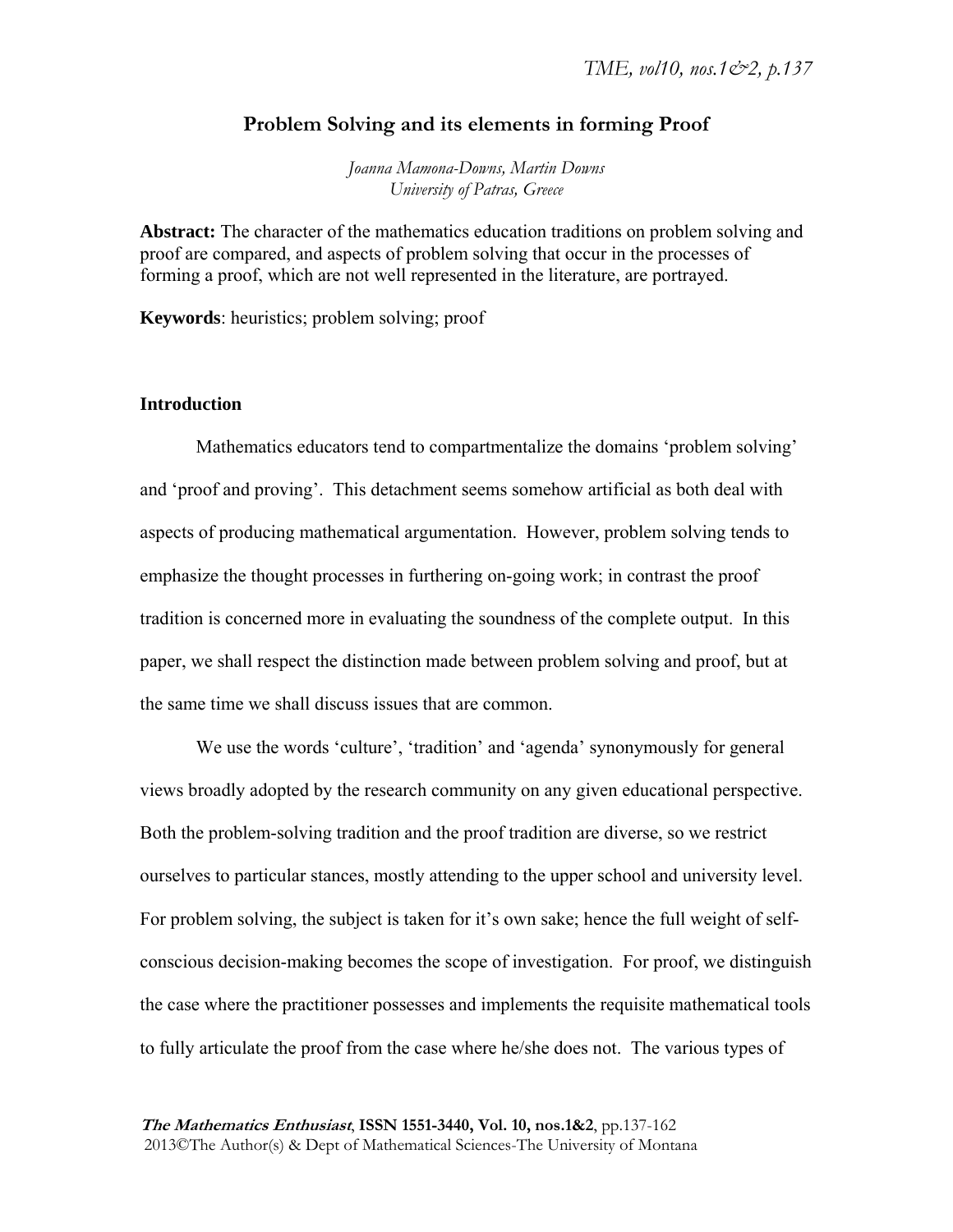tools needed will be discussed, especially when the context lies in a mathematical theory currently been taught: then tools are adapted and appropriated from techniques that the theory avails. However, such tools have to be designed and then coordinated in the mind, so within the processes in obtaining a proof it is evident that substantial elements of problem solving must occur. The main focus of the paper is to give a preliminary account of these elements.

In the next section, we shall present a short, rather personal, description of problem solving. Largely supposing that the reader is familiar with the core principles laid out by Polya, it discusses more practical issues like the role of the teacher, implementation and assessment. The section that follows deals with the problem-solving component in proof making. Here no attempt has been made to give a coherent picture of the proof tradition; one reason is that proof and proving are, as an educational domain, particularly prone to contrasting standpoints. Rather we limit our attention to those facets of proof that differ from the problem-solving tradition but at the same time retain some problem-solving elements. The choice of papers referred to is made with this in mind. The discourse will not be unidirectional; some points made could be read as if the culture of proof is supporting problem-solving activity. The extended example given in the penultimate section illustrates this, as well as other matters. The epilogue, in part, raises the question how well the problem-solving tradition (as it stands presently) is equipped to cover the problem-solving elements in formulating proof.

#### **On the problem-solving tradition and allied practical issues**

The perspective of problem solving has a relatively compact core of ideas, mainly centered on heuristics, meta-cognition including executive control, accessing and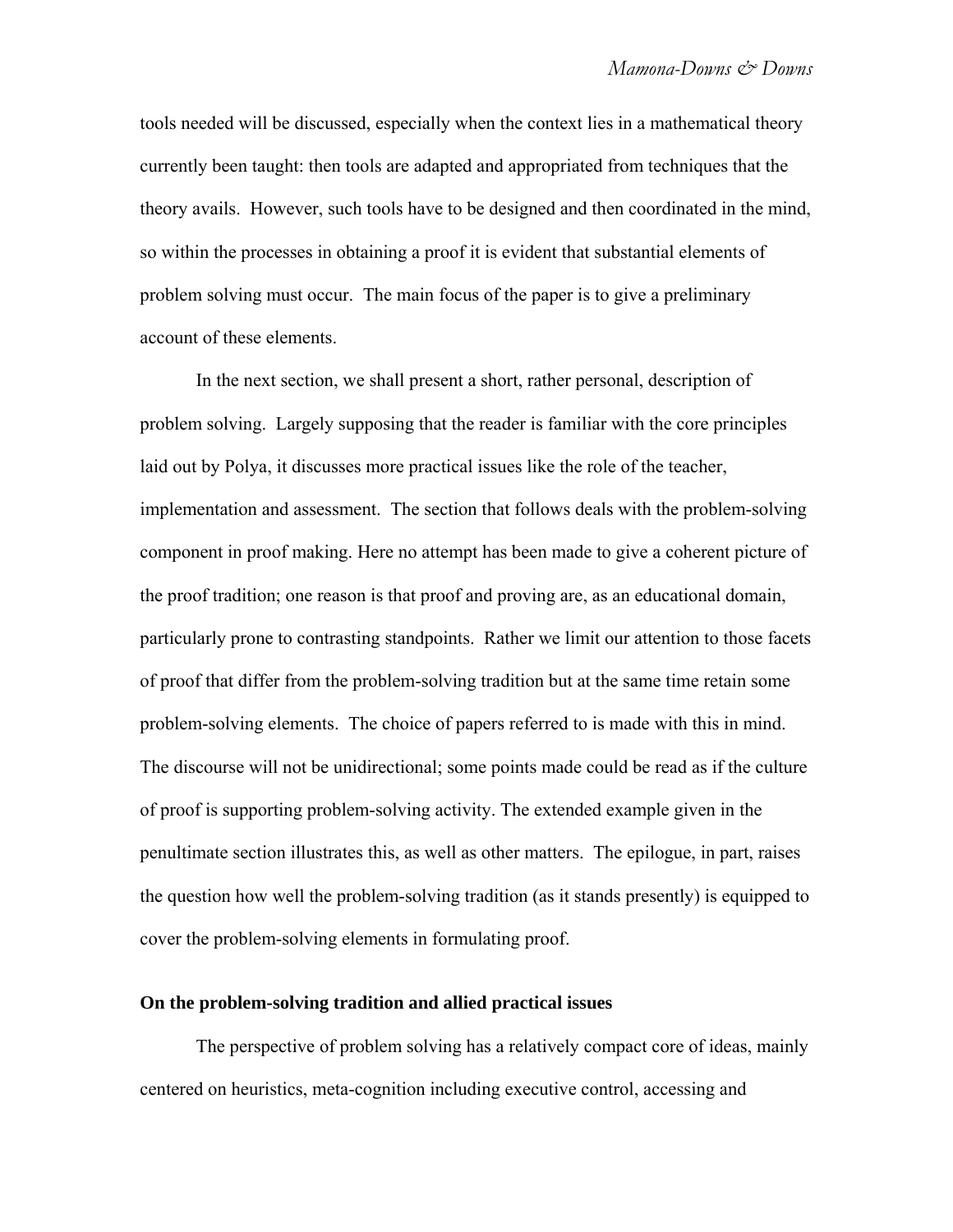applying the knowledge base, and identifying patterns of modes of thinking as students' work progresses, following the pioneering work of Polya (e.g., Polya, 1973) and later by Schoenfeld (e.g., Schoenfeld, 1985). However, problem solving, as a domain of mathematical activity is very general; it concerns the student's engagement on any mathematical task that is not judged procedural or the student does not have an initial overall idea how to proceed in solving the task. Many other perspectives taken by the educational literature would embrace this same arena; for these the term problem solving is likely to be invoked (after all it is a term that is quite natural to use generally), but it is not a term around which the main focus revolves.

On the practical level, to deserve autonomous attention, problem solving must have something to say about teaching and instruction. The function of problem solving has been broadly characterized in three categories: teaching for problem solving, teaching about problem solving, and teaching through problem solving (Schroeder and Lester, 1989). For the first category, tasks are chosen that force students to think more actively about whatever mathematical topic that is being studied, the third is about building up conceptualization via a program of deliberately sequenced tasks. For both, problem solving is given a utilitarian role. On the other hand, for the second category, problem solving is taken per-se as an integrated theme of discourse, and we will largely adopt this perspective in this paper. The teaching must be directed to the student's own awareness of the influences that form his/her processes to reach a solution. The teacher then has to teach not only mathematical content and method, but also general solving skills. Doing this necessarily needs elements of intervention on the side of the teacher; he/she has to induce habits of self-questioning and reflection that allow students to realize ideas critical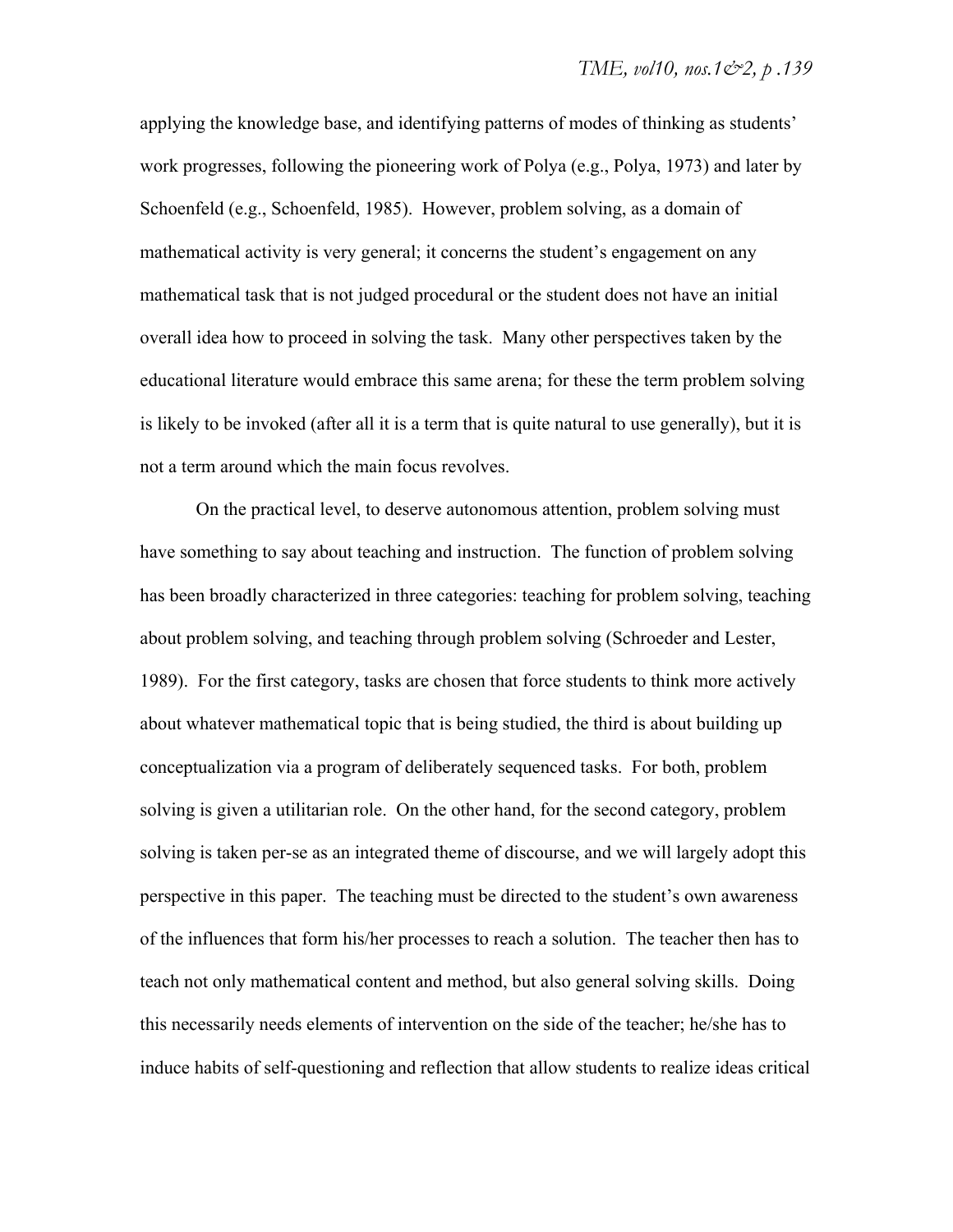in achieving a result. This means that there are aspects of teaching problem solving that can be regarded authoritative (but not authoritarian), see e.g. B. Larvor (2010).

If a problem-solving approach is adopted in teaching, there are associated issues about design and evaluation. What constitutes a 'good' problem? For this question, one could simply say that any problem for which there is not immediately an obvious line of attack is suitable. But do other factors come in? A sense of the attractiveness of the solution is one, a sense of achievement the solver experiences is another. A measure of a 'good' problem is how far a solution, or an attempt to achieve a solution, would inspire the solver to form related problems (Crespo & Sinclair, 2008). Another possible measure might be the plurality of different directions that the problem can be treated so that connections can be formed (Leikin & Levav-Waynberg, 2007), though problems that have a particular 'catch' in the solution can also be useful because of the better control afforded to the teacher/researcher. The evaluation of a student's complete output, then, is not straightforward; a model is given in Geiger & Galbraith (1998). Another factor is the gap of experience between the setter and the solver; here lies the danger that either the setter assumes that students have more experience than they really possess or the experience of the setter leads him / her to expect an over-involved solution blinding a more elementary path. Hence it is difficult to gauge how challenging a particular problem is. Further if you credit an argument by its plausibility rather than its logical security, you bring in a subjective factor. Such points of loss of control in terms of evaluation makes problem solving, taken as an overall guiding principle in teaching, open to criticism. For example, a recently published paper bears the rather provoking title: "Teaching General Problem-Solving Skills Is Not a Substitute for, or a Viable Addition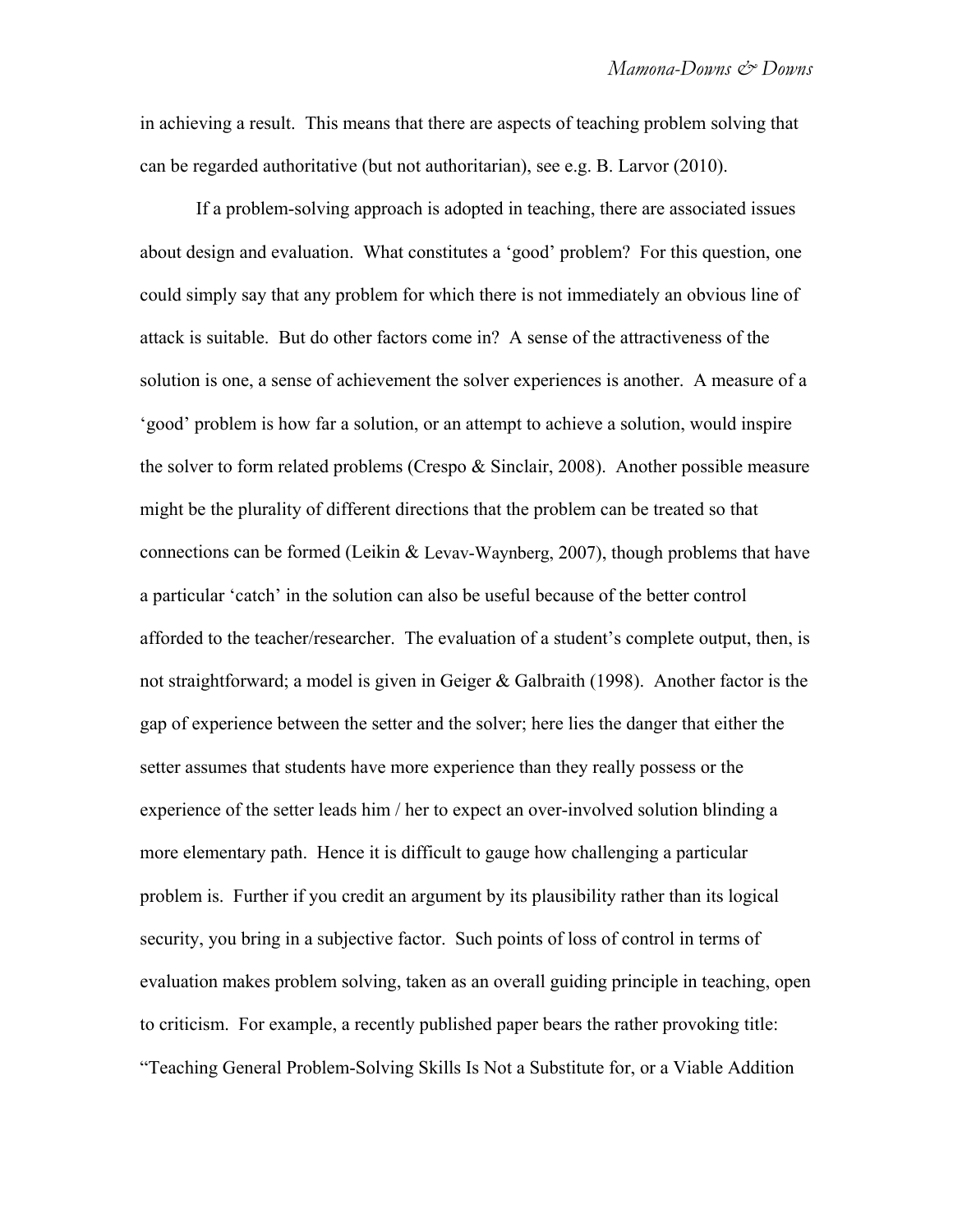to, Teaching Mathematics" (Sweller, Clark & Kirsher, 2010). The basis of the authors' contention is well represented by their claim: "in over a half century, no systematic body of evidence demonstrating the effectiveness of any general problem-solving strategies has emerged". The position taken by the paper might well seem to be extreme and partisan, but it does reflect the difficulty in designing comprehensive, large-scale studies assessing the success (or otherwise) of teaching about problem solving, not least on what exactly should be measured.

The principles behind problem solving can be significant to the working of a student of any age and of any ability, and there are numerous educational studies that advance the cause of problem solving convincingly to populations ranging from preprimary school level to professional mathematicians. But making conscious decisions about which heuristics to use as well as how other metacognitive dimensions should be employed need mature deliberation. In danger of seeming elitist, we consider there are two groups of students that are most able to cope with and profit from problem-solving based instruction; the so-called mathematically 'gifted' student at school, and the undergraduate student studying mathematics. (A third group might be teacher- students, as they have to learn how to reflect on and attend to the difficulties of their future students.) We are not saying that other students cannot gain from problem-solving activities, but for them the gain could well be qualified. For instance, in Perrenet  $\&$ Taconis (2009), it is stated "(university mathematics) students show aspects of the development of an individual problem-solving style. The students explain the shifts mainly by the specific nature of the mathematics problems encountered at university compared to secondary school mathematics problems". Other papers offer models on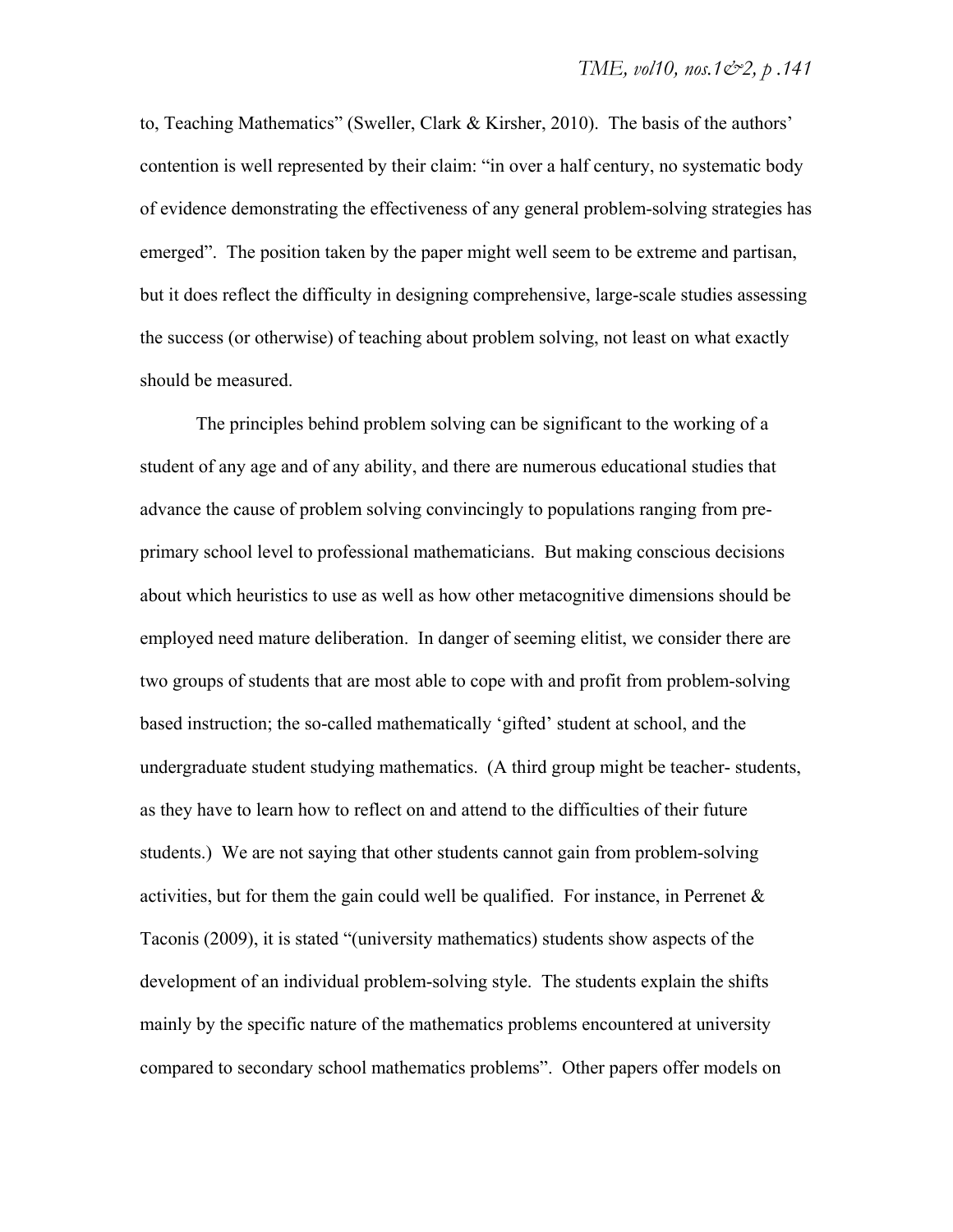how traits of thinking are different for the gifted and the expert over the 'average' solver (e.g., Gorodetsky & Klavir, 2003).

What sources cater for these special groups? First, there is now a plethora of 'problem solving' texts on the market; these usually list many challenging problems with exposition of some 'model' solutions. However, most are composed in the spirit 'you learn as you practice', without much commentary on the educational level. Typically the organization has some chapters based on general aspects of problem solving and others on problem solving that is mathematically domain-specific. (It would be misleading to identify such books as textbooks because the aim is not to cover a fixed curriculum of mathematical content.) The style of presentation can be daunting, but some tomes are particularly attractive and reader friendly. One, written by P. Zeitz (Zeitz, 2007, p. xi), includes in its preface a list of principles guiding its writing that is surprisingly close to the tenets held by educational research on problem solving:

- Problem solving can be taught and can be learned.
- Success at solving problems is crucially dependent on psychological factors. Attributes like confidence, concentration and courage are vitally important.
- No-holds-bared investigation is at least as important as rigorous argument.
- The non-psychological aspects of problem solving are a mix of strategic principles, more focused tactical approaches, and narrowly defined technical tools.
- Knowledge of folklore (for example, the pigeonhole principle or Conway's Checker problem) is as important as mastery of technical tools.

Beyond problem-solving books, there is the collected 'wisdom' from the many

dedicated teachers involved in 'training' students for mathematics contests and special examinations. There are now some regularly held conferences aimed not only to attract such teachers but also researchers in education, such as one titled "Creativity in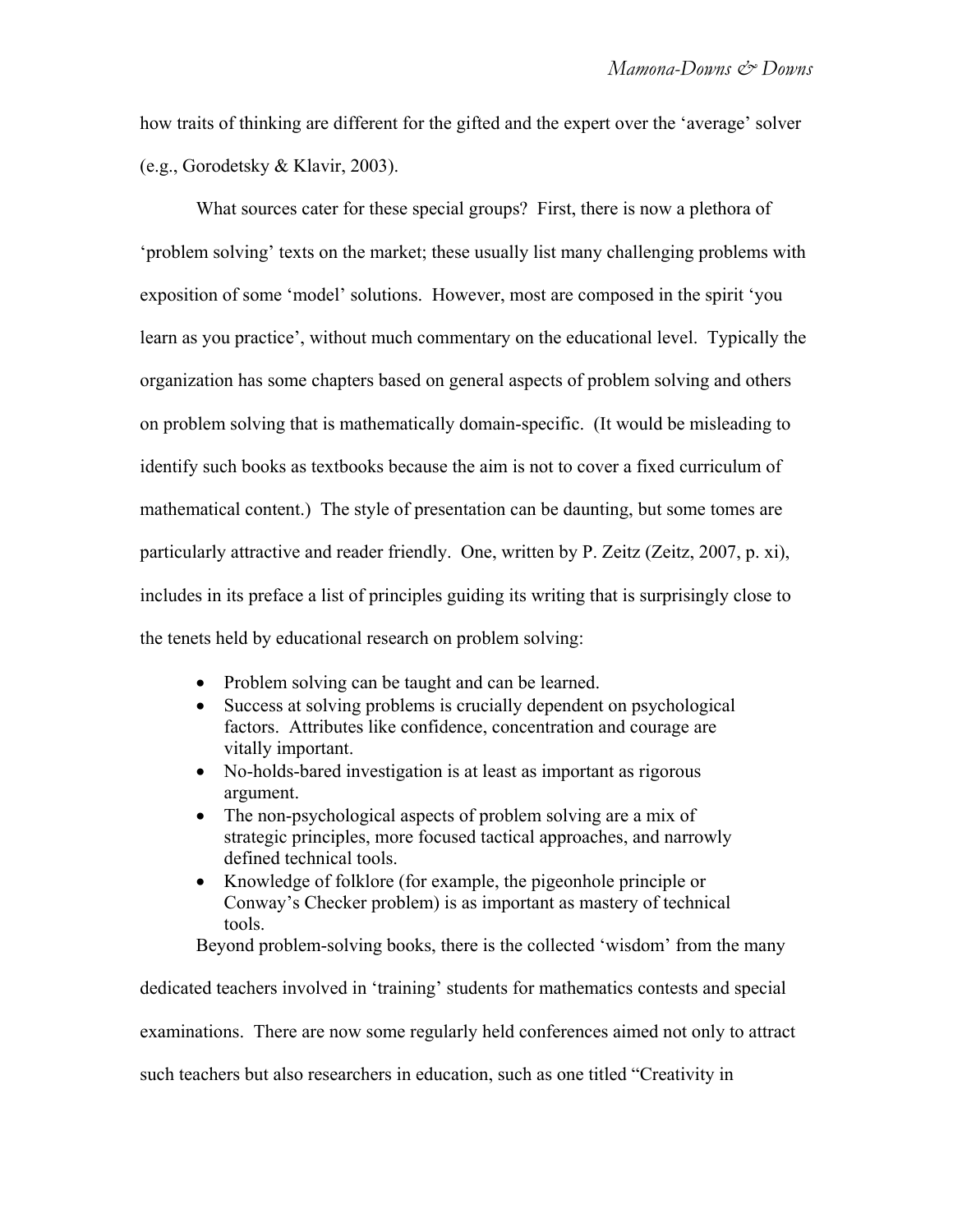Mathematics and the Education of Gifted Students". The ensuing interaction between the two interested communities, the one more theoretically inclined, the other more practically minded, is valuable, and has enriched the educational literature published on problem solving especially over the last decade or so. The facet of 'training' in particular is interesting, for it does not at first seem to be quite consonant to the idea of flexible thinking as espoused in the problem-solving tradition held by educators.

Another source is problem-solving courses offered in the curriculum of some university mathematics departments. The content and 'style' of the delivery of a class usually is a mixture of: introductory statements made by the instructor, students' attempting to solve particular problems quite often conducted in small groups, students criticizing peers work, a class discussion about how solutions were instigated and how completed arguments functioned to realize the solution. The instructor perhaps in the end winds up the session by relating the class activity to terminology found in the problemsolving culture. For such a free ranging course, an accompanying textbook is out of place; rather a succession of class-plans by the individual teacher is followed ad lib. This raises the issue of the demands put on a teacher when teaching a problem-solving course, and whether they have to be trained to teach in a special way (see e.g. A. Karp, 2010). Another awkward point concerning courses oriented towards problem solving is that the level of interaction is high, so really are suitable only for classes of a relatively small size. The yearly intake of students to a mathematics department can be in the hundreds, with the result that a problem-solving course is usually selective and non-compulsory. Thus the course effectively becomes a special interest class on a par to 'standard' courses that present particular mathematical theory. Where then is the universal need for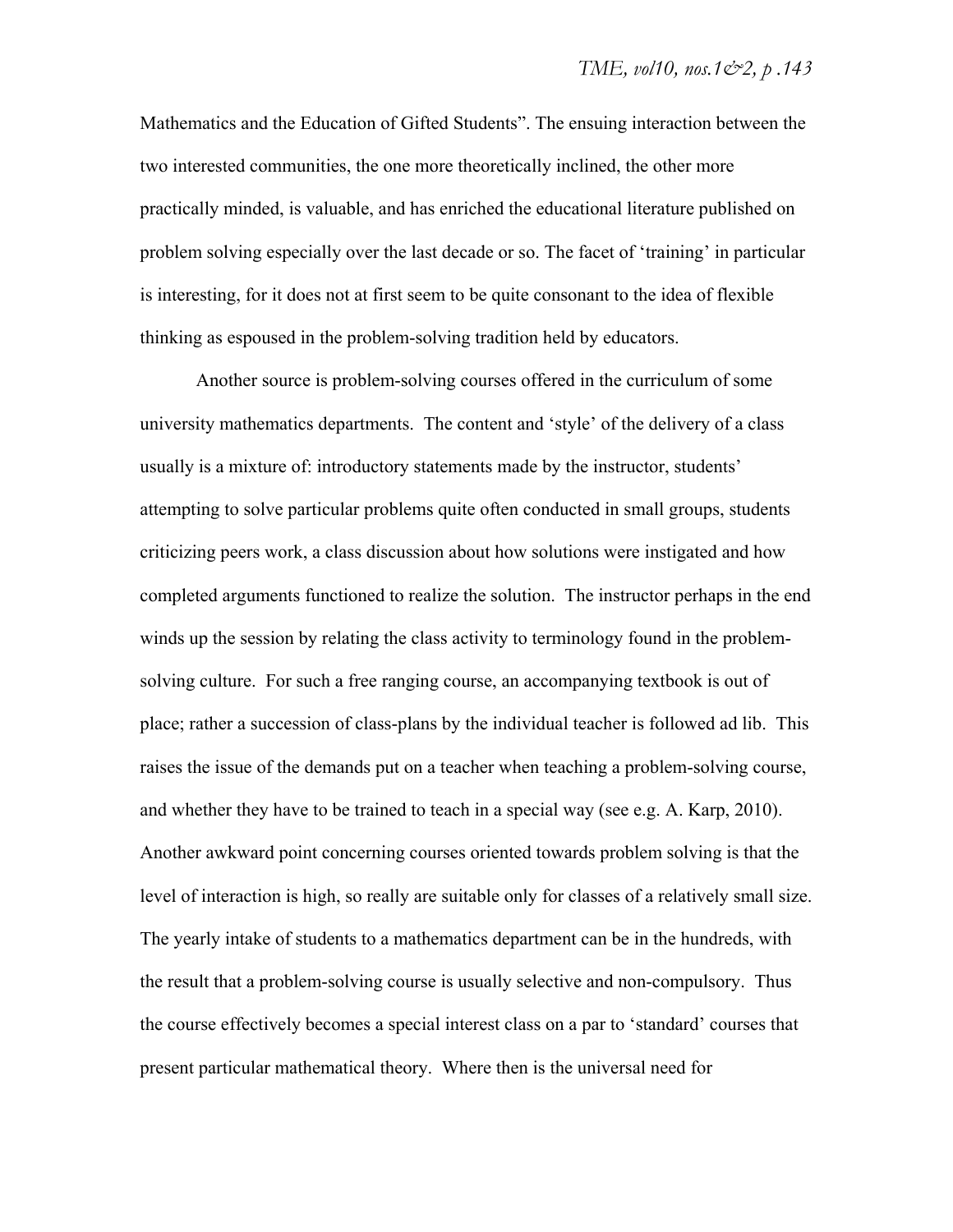undergraduates to be instructed in problem solving? Indeed, it is reported in Yosof and Tall, 1999, that students who took a problem-solving course mostly enjoyed the experience but they found difficulties to apply what they learnt in other courses.

(At this point, we should clarify our position on the use of textbooks; as we asserted above, textbooks perhaps do not have a place in teaching *about* problem solving, but they certainly have their place in teaching *for* problem solving. The idea is that the whole structure of the book consists of carefully sequenced problems leading up to major theorems in a main field of mathematics. It replaces a 'standard' presentation of a topic in the curriculum. An example is found in a book by Polya & Szego for Analysis first published in 1924 (translated into English in 1978); more recently R. P. Burn has written several textbooks (e.g., R. P. Burn, 1992) in the same kind of spirit. A natural question arises: does a course based on such a textbook infuse general problem-solving sensibilities?)

Much that we have discussed so far is addressed to practical matters; the focus for the remaining part of the paper will be based on theoretical lines. There are many expositions extant that have elaborated on the core ideas, i.e. heuristics, metacognition and observing phase patterns during the solution process. Some have a local perspective, some attempt to present overall models to refine the character of the whole field. For the latter, (Carlson & Bloom, 2005) is a good example; the authors develop what they call a 'Multidimensional Problem-Solving Framework', which tabulates items along two axes: activity phases against resources, heuristics, affect and monitoring. Within the framework it is stressed that various aspects of cycling in types of activity occur in problem-solving behavior. The paper clearly is in the fold of the problem-solving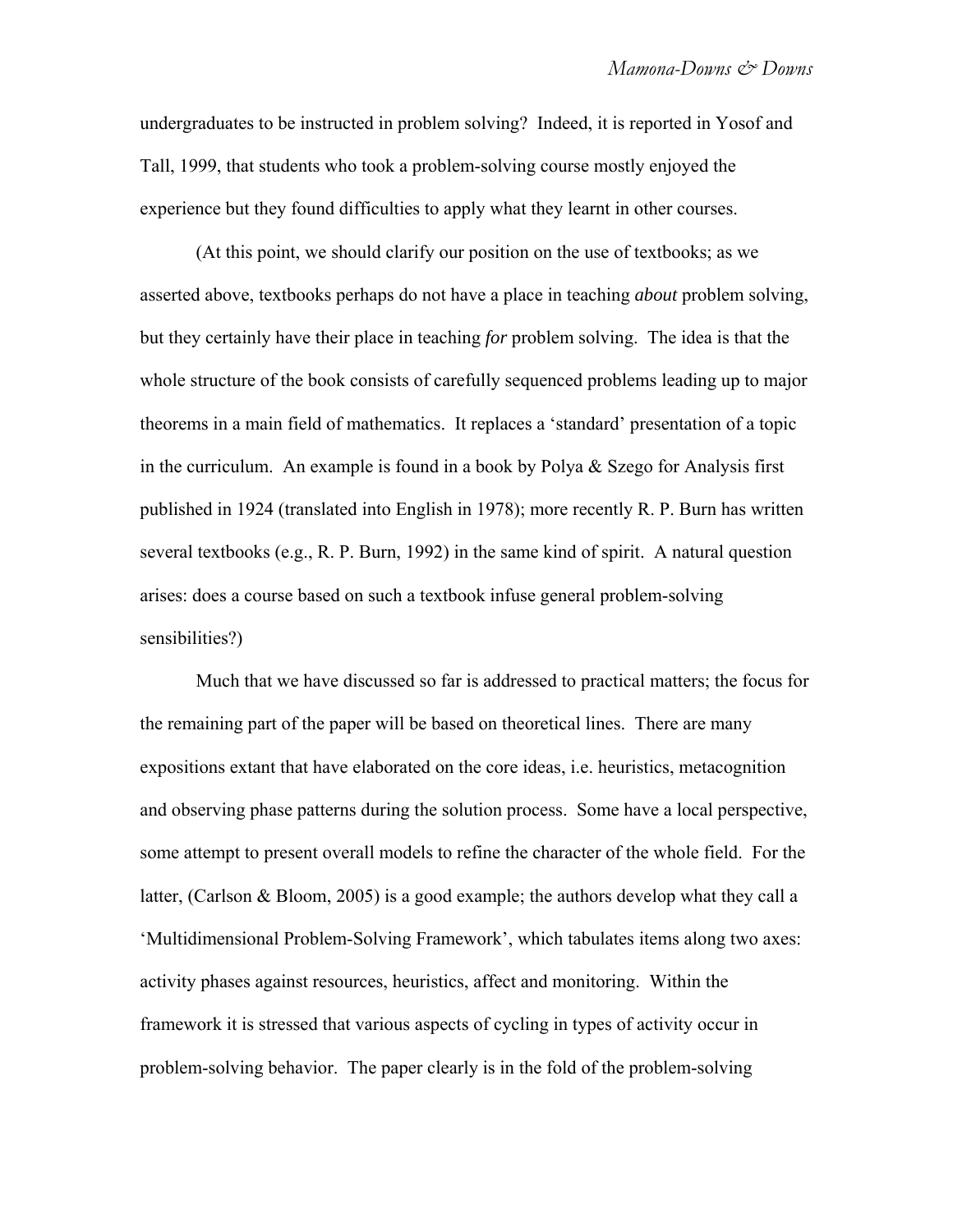tradition. But for many papers, this is not so clean-cut; in them there is substantial material that seems to be in accord to the tenets of problem solving but the ostentatious perspective lies elsewhere. In Mamona-Downs and Downs (2005), it was argued that if we wished to form an 'identity' of problem solving we must examine how other mathematics education topics impinge. One topic brought in was 'proof'. The 'terrain' of proof obviously encompasses many reasoning processes that are common to problem solving, so it is a natural candidate for comparison. In the next section we shall discuss the confluences (and to some degree the disparities) between the domains; references are made to papers that are ostensibly placed in the proof agenda but betray interesting problem-solving traits.

#### **The interface between problem solving and proving**

Proof and proof production is associated with deductive reasoning. From the perspective of problem solving, the notion of deductive reasoning can seem artificial; employing deductive reasoning on its own cannot help students to build up the ideas involved in the making of a strategy, it can only inform the student that any particular act is 'legal' or the whole argument a-posteriori is logically sound. On the other hand induction, i.e. obtaining evidence from considering cases that are not exhaustive, is useful for explorative work but is insufficient to establish the desired result. Over the years numerous models of reasoning have been put forward to fill the gap between inductive and deductive argumentation. To mention a few, there is representational reasoning (Simon, 1996), abductive reasoning due to Pierce (see Cifarelli, 1999, for a contemporary summary), and plausible reasoning derived from Polya himself (Polya, 1954). Such models differ in detail, but all deal in one way or another with a shift from a speculative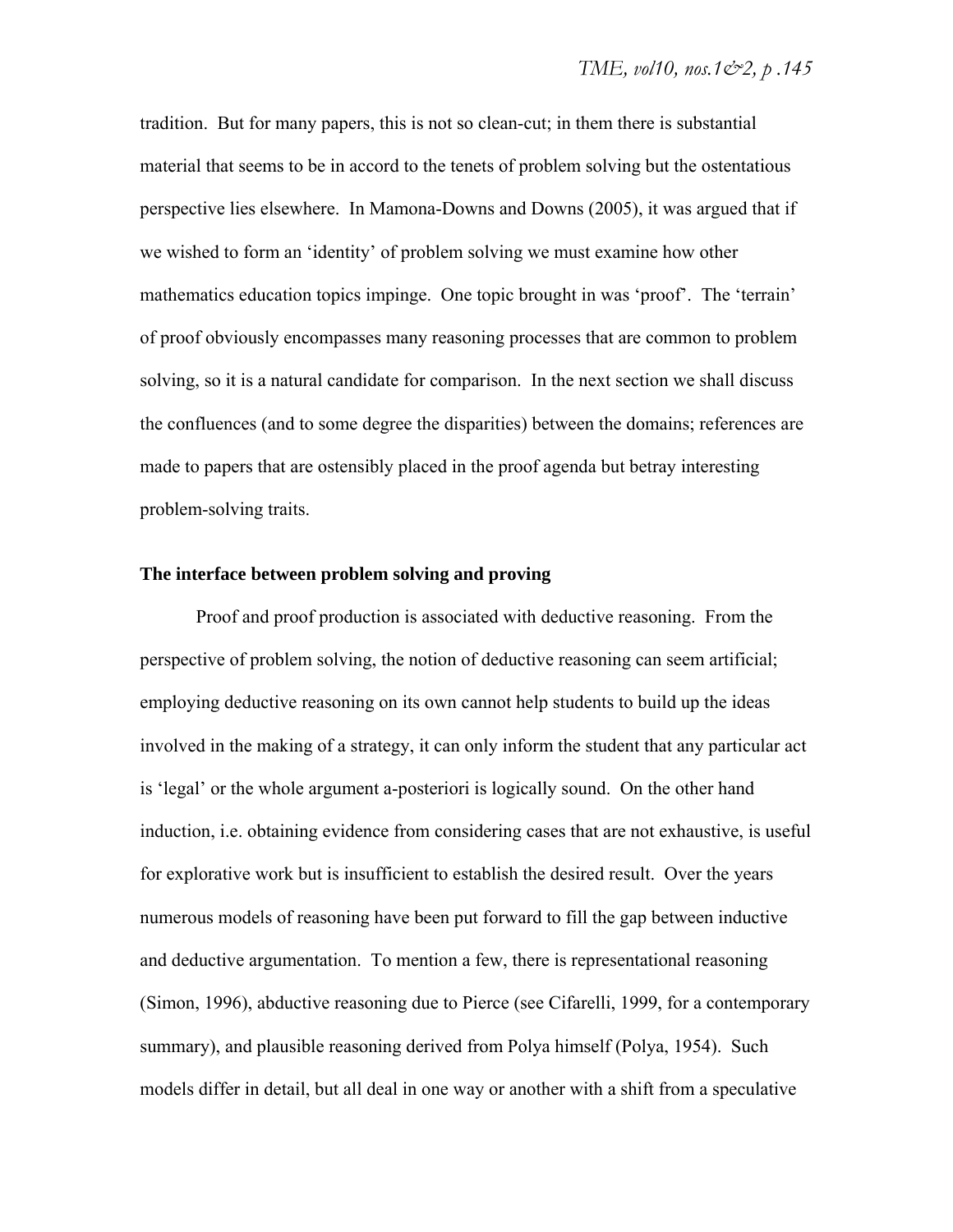mode of thinking to one that has an anticipatory character. Any type of mathematical reasoning suggests an a-posteriori summation of the lines of thought taken before; the question "what is your reasoning here" is a request to track back. Despite this, it still concerns on-going working; an advance in reasoning depends on the problem-solving decisions preceding it. In this respect some authors like to discriminate between reasoning and argumentation; for example, Lithner (2001) takes argumentation as the 'substantiation' that convinces you that the "reasoning is appropriate". Argumentation then suggests a completion as well as a check that your reasoning is, in loose terms, getting the job done; as such, argumentation should be closely related to proof, in cognitive terms at least. It has always been contentious what a proof is; perhaps the range of interpretation today is as wide as it has ever been. Here is not the place to give even a skeleton sketch of the current views taken about the role and character of proof; a comprehensive account from the mathematical education perspective is to be found in the book Reid & Knipping (2010). In the last recommendation for 'Directions for Research' in this book, it is stated, "the relationship between argumentation and proof is far from clear" (despite the numerous theoretical theses forwarded in this area). In explaining this relationship it might be instructive to explore what different problem-solving skills we would expect vis-à-vis argumentation and proof.

Is proof for every student and for every age? Leading up to answer this question we regard 'deductive' or 'formal' proof as an ideal rarely adhered to. What, then, do professional mathematicians tend to produce? We believe that this issue is nicely expressed in a public lecture given by Hyman Bass (2009) where the image of a proof providing certification is replaced by an image of a proof supporting a claim: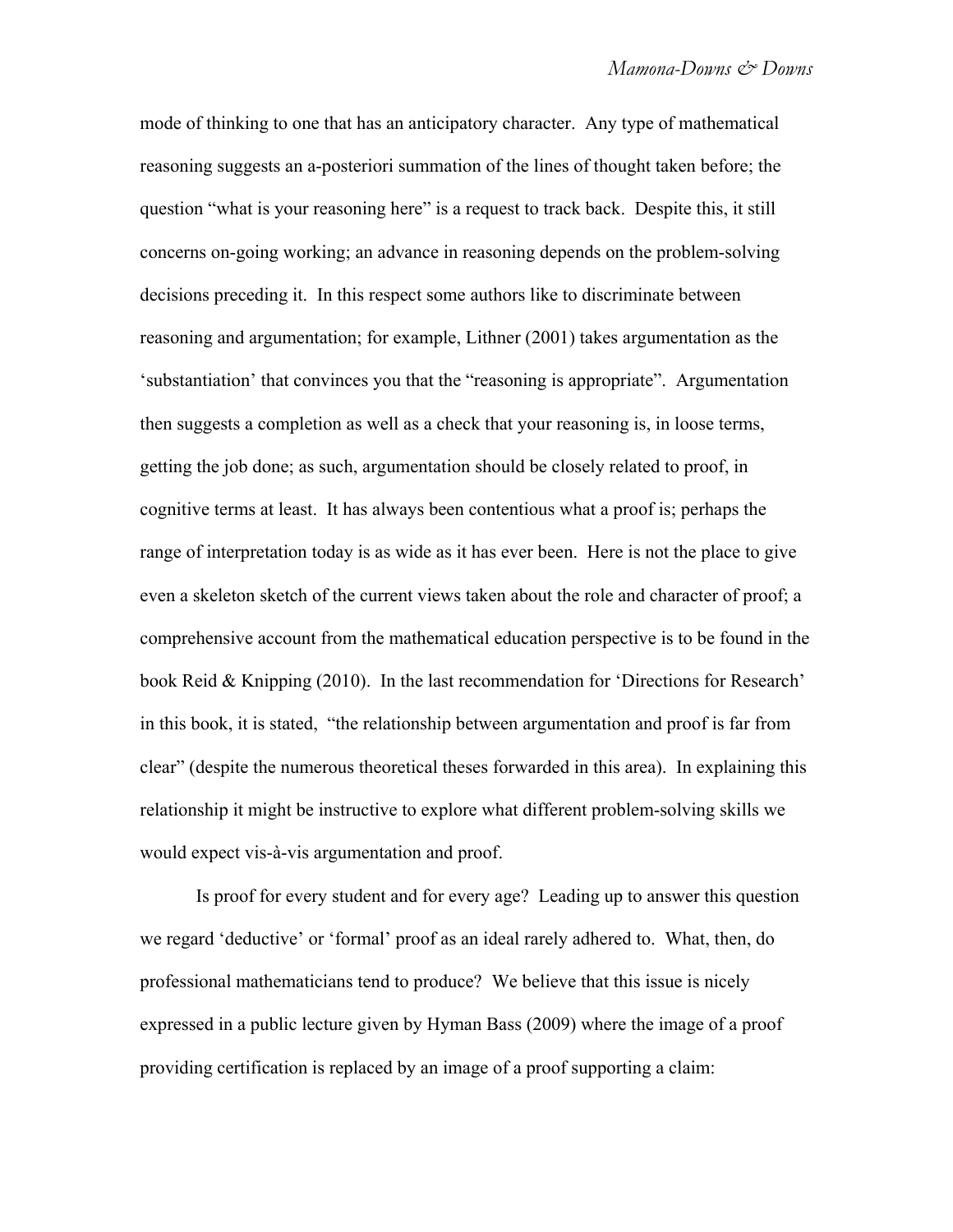*" Proving a claim is, for a mathematician, an act of producing, for an audience of peer experts, an argument to convince them that a proof of the claim exists…the convinced listener feels empowered by the argument, given sufficient time, incentive, and resources, to actually construct a formal proof". p. 3*  Hence a typical proof provided by a mathematician is an argument for which

there is a potentiality to convert it into formal proof (in principle at least). Bass then considers the notion of generic proof (see also, e.g., Leron & Zavlasky, 2009) as a type of proof that mathematicians often accept and adopt, and convincingly relates an incident where a primary school child was able to express a generic proof (in joint work with D. Ball). The child was able to explain the proposition that 'the sum of two odds are even' by mentally imagining two separate collections each with an odd number of objects, pairing off objects that lie in the same collection as far as possible and pairing the two objects 'left over' one from each collection. One might say the argumentation takes place on the perceptional level and so cannot be regarded as a proof. On the other hand, the reasoning is executed through properties that suggest both abstraction and generalization are involved; from this criterion, perhaps it should qualify as a proof after all. The obvious stance to take is to acknowledge different levels of proof. For example, in the opening document for ICMI Study 19 (2009) on proof, the terms 'developmental proof' and 'disciplinary proof' are introduced. A major factor in this distinction is that students at school do not usually possess the requisite tools to allow them to articulate disciplinary proof, whereas in the culture of advanced mathematical thinking (pertaining mostly to tertiary level study) pains are taken to explicitly define the tools needed to process proof in a particular field. For example, if the Intermediate Value Theorem of Real Analysis is mentioned at school it is usually taken as a truism, but at university either it has to be proved or explicitly recognized as a premise. Hence the learning of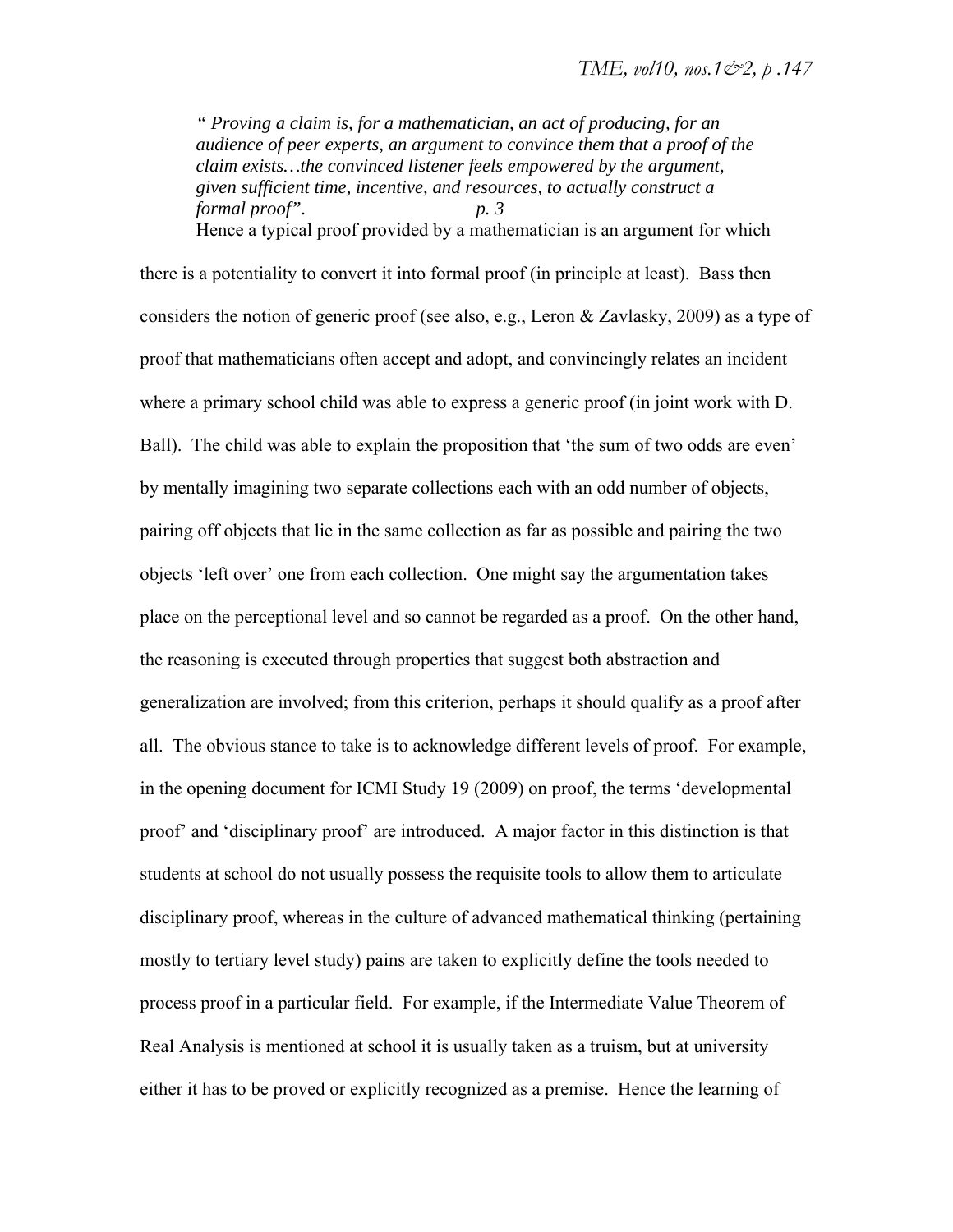mathematics at the university level is 'privileged' in terms of proof making; in principle, the tools are available, or the tools are at hand to 'design' further finely-honed tools for your own specific purposes.

How does the above concern problem solving? As regard to 'developmental proof', students have to rely on mental images and loosely grounded representations; the processes in initializing, collating and monitoring the argumentation as it evolves are very much in the field of problem solving. But because now mostly we are angling for an 'informal' justification of a general proposition, there is a tendency for properties to determine objects rather than vice-versa. Here, the notion of characterization comes to the fore; you ask which objects satisfy the conditions (rather than asking which properties a given object satisfies). Even though there is no real difficulty in designing tasks asking for a characterization in the problem-solving mold, this aspect is poorly represented as a theme in the literature. What quite often occurs is that the solver identifies a class of objects, C say, for which either all the objects that hold the given conditions are shown to be in C or all the objects of C are shown to satisfy the conditions. Several rounds can be made in restricting or expanding the class respectively, until analysis allows the removal or inclusion of any remaining isolated exceptions. Such a program probably is best illustrated in the literature by the framework of 'example generation', largely launched through some work of Mason and his colleagues (e.g. Watson & Mason, 2005). Also related is the Lakatosian notion of 'heuristic refutation', where counter examples are not taken to disprove but in order to reformulate the premises (e.g. De Villiers, 2000).

For disciplinary proof, in principle the tools to prove are at hand. But an informal discourse is usually kept to whilst engaged in the actual production of the proof, though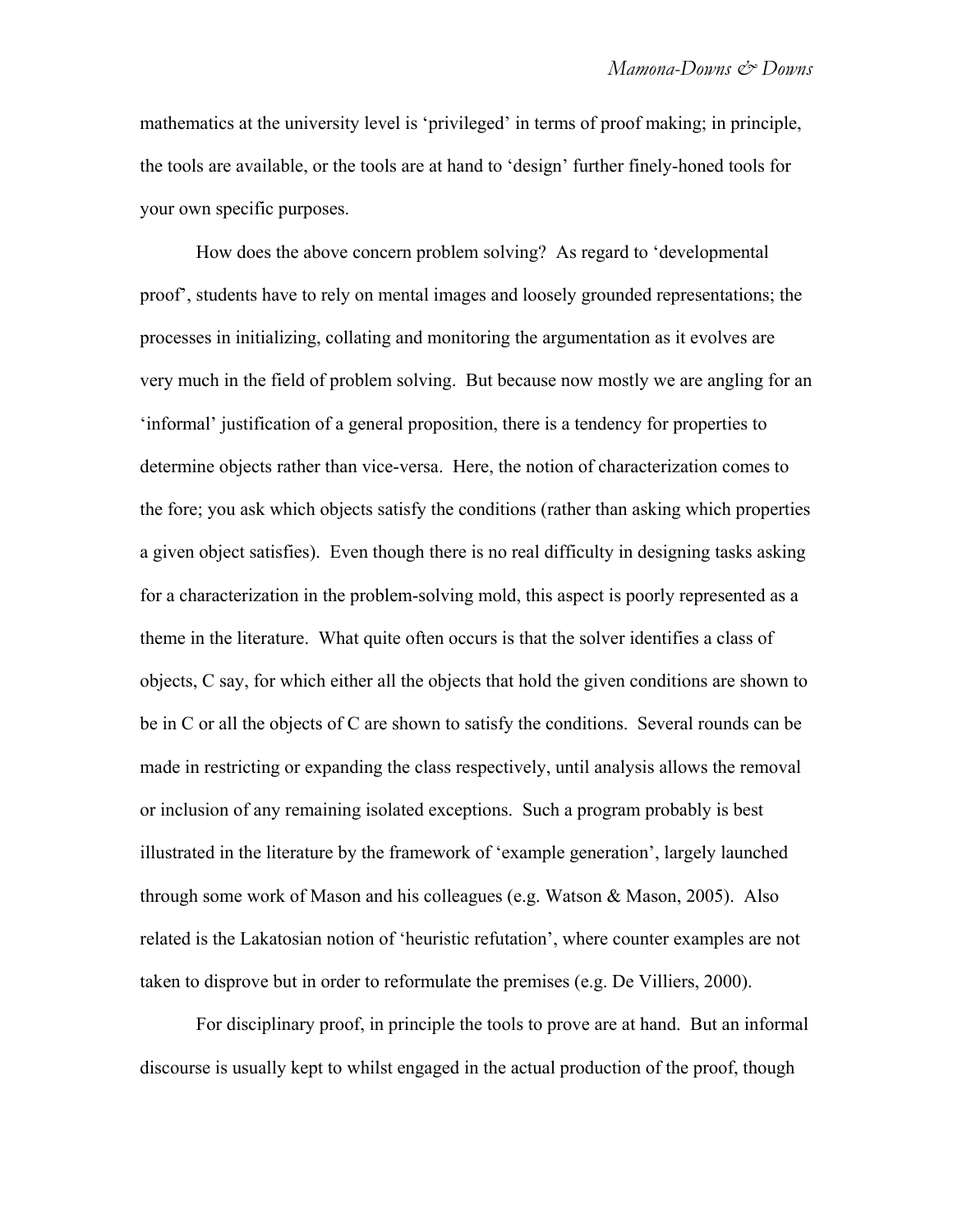much technical terminology is retained. For the mathematician who holds well the topic concerned, the technical terminology is not a barrier to understanding, to the contrary it is empowering (Thurston, 1995). Whenever there is an interaction between an informal language and one that is more documentarily directed, problem solving has its place; strategy making is made in the informal language and 'converted' to the documentary style. The problem-solving aspects so evoked would have restrictions compared to general problem solving but they are nevertheless important. Below, particular angles of this issue are mentioned. In the context of building up a mathematical theory, a metacognitive examination of a proof is required to understand what is important to retain in the memory; the proof, the fact that the proof ascertains, both or none. For example, a method can be extracted from a proof, which has a potential to be applied elsewhere; in Hanna & Barbeau (2008), this phenomenon is discussed through various facets of problem solving. Structuring mathematical work into semi-independent units acts not only to produce a neat exposition but also represents essential 'chunking' of lines of thought without which the mind could well be overstrained. The deliberate design of modules in order to process the desideratum would seem to lie naturally in the realm of executive control. (For an illustration, see the worked example appearing in the next section.) For disciplinary proof the knowledge base typically is sophisticated and in flux; one possible consequence of this is that the solver could be tempted to apply knowledge that far exceeds the needs of the task/proof. An instance is given in Koichu (2010) from an example-generating activity. Also, the detection of applicability of theoretical knowledge is not often immediately apparent; in Mamona-Downs (2002) it is suggested that part of the teaching of a mathematical theory should include what the author terms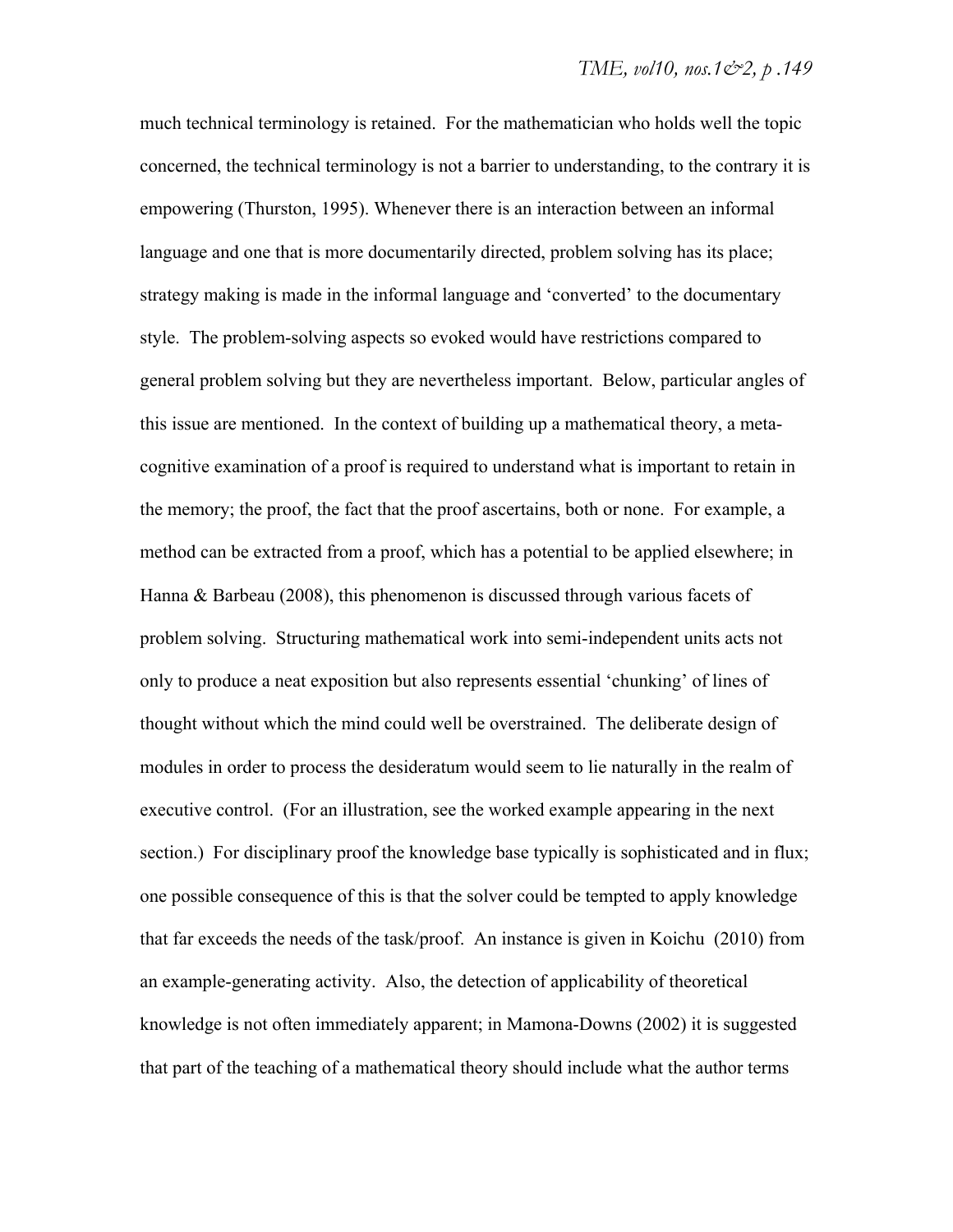'cues', i.e., formats of knowledge that are not important theoretically but invite realization of certain types of application. (An instance is to be found in the worked example.) Changing track a little, we note that there is still a strand of informal discourse in disciplinary proof, so one might expect that some students would like to exploit it more than others. In this respect some research, mostly aimed at the tertiary level, has indeed identified students that have a strong inclination to work consistently either semantically or syntactically (e.g. Weber & Alcock, 2004). Such a marked preference must reflect the character of the problem-solving tools with which a particular student feels most at ease. Another but related issue is how to initiate a proof; Moore (1994) has noted that from fairly elementary but formally defined systems many students cannot deduce the simplest consequences, whereas Selden et al. (2000) talk about 'tentative starts'. The first suggests that students cannot interiorize the abstraction that confronts them, the second suggests a more pro-active view that by 'playing around' with operations that they can do, even 'blindly', students can 'click' to openings in the underlying (or accommodating) structure yielded by the given situation. (Our worked task also features a tentative start.) The notion of structure, even though being somehow vague, seems to be a natural backdrop to combine the analytic tools given by formalization with problem-solving input, see Mamona-Downs & Downs (2008).

We wind up this section by raising a few points for which the difference between disciplinary and developmental proof is no longer relevant. First, whenever a shift of the mode of thinking occurs, the character of the supportive components of problem solving also changes. We have already discussed how an informal language reinforces (disciplinary) proof. The making of a conjecture also marks a change in the mode of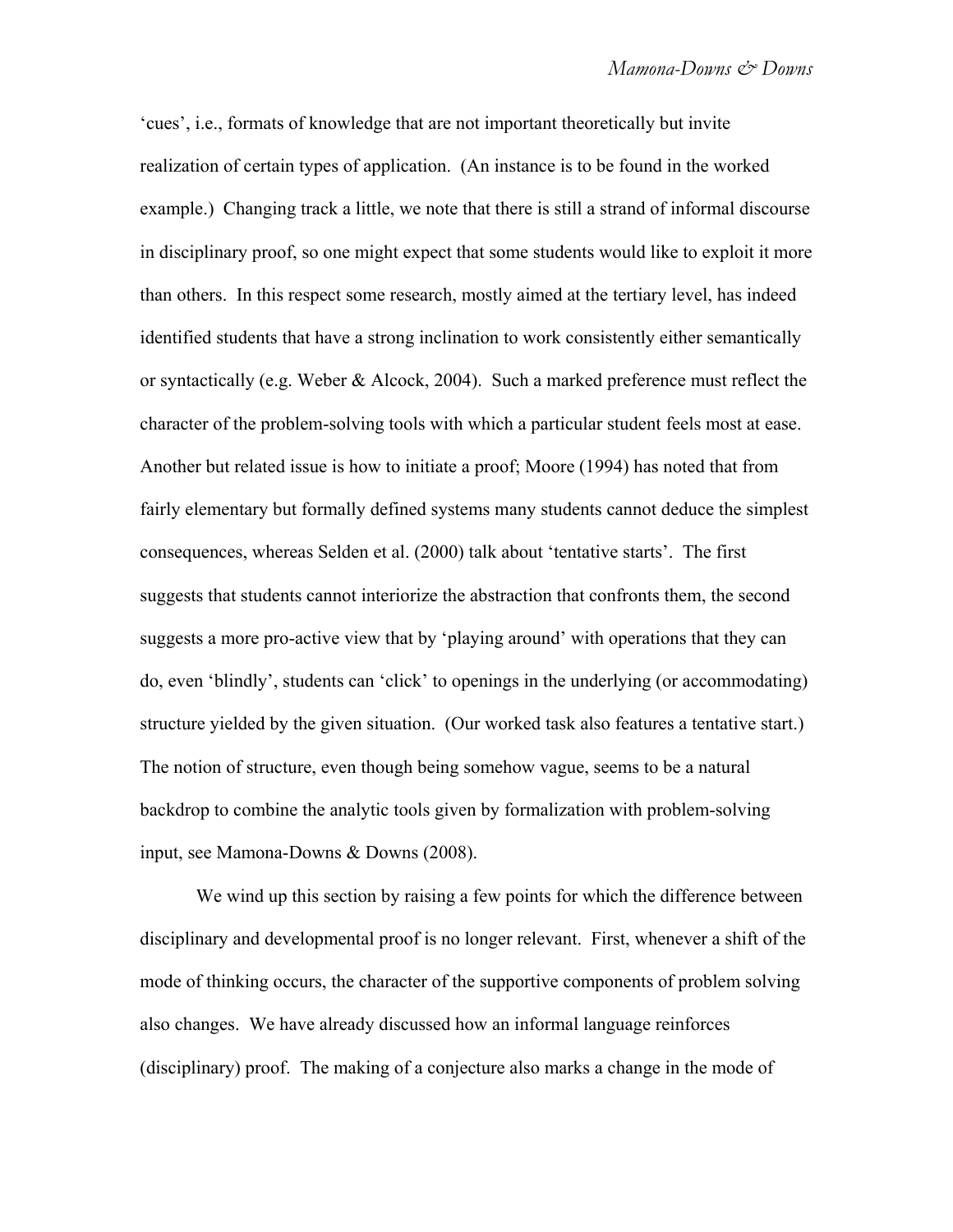thinking; one could compare the style of argumentation made before the conjecture to that made after. If you adopt the more conventional propositional form of a proof perhaps it would be more appropriate to compare pre-strategy work with work done in effecting the strategy. Also, how does the reasoning allowing a first draft differ to the reasoning leading to the final presentation of a proof? In particular, whilst obtaining a proof sometimes recourse is made to diagrams and other kinds of representations that, quite often, are not ultimately referred to in the presentation. Another differentiation in mode of thought concerns what is processed in the mind against what is carried by 'authorized' symbolic usage. Even though these switches of thinking are documented in the literature, they have not been thoroughly examined in the problem-solving tradition.

Second, we resume our discourse regarding the essential difference between proof and problem solving. We center our problématique on discerning 'problem solving' tasks from 'proof' tasks. For a 'problem solving' task it is allowed to accept perceptual indications, as long as they seem self-evident. Verification itself does not feature strongly in the difference; rather a task requiring a proof differs in that the verification has to be articulated in officially accepted mathematical language; one might say we require an endorsement of the verification. Let's have an example. The task is to identify the different types of plane nets of a cube. It's a problem that can be tackled by a bright student of age eight, even though there are quite sophisticated things to do; first to interpret from the task environment what is meant by a 'type', and after to validate the answer by taking cases in an exhaustive manner. But the argument cannot be judged to be a proof because each net is just recognized as being one; there is no explicit mathematical warrant expressed that assures that when the squares are folded in the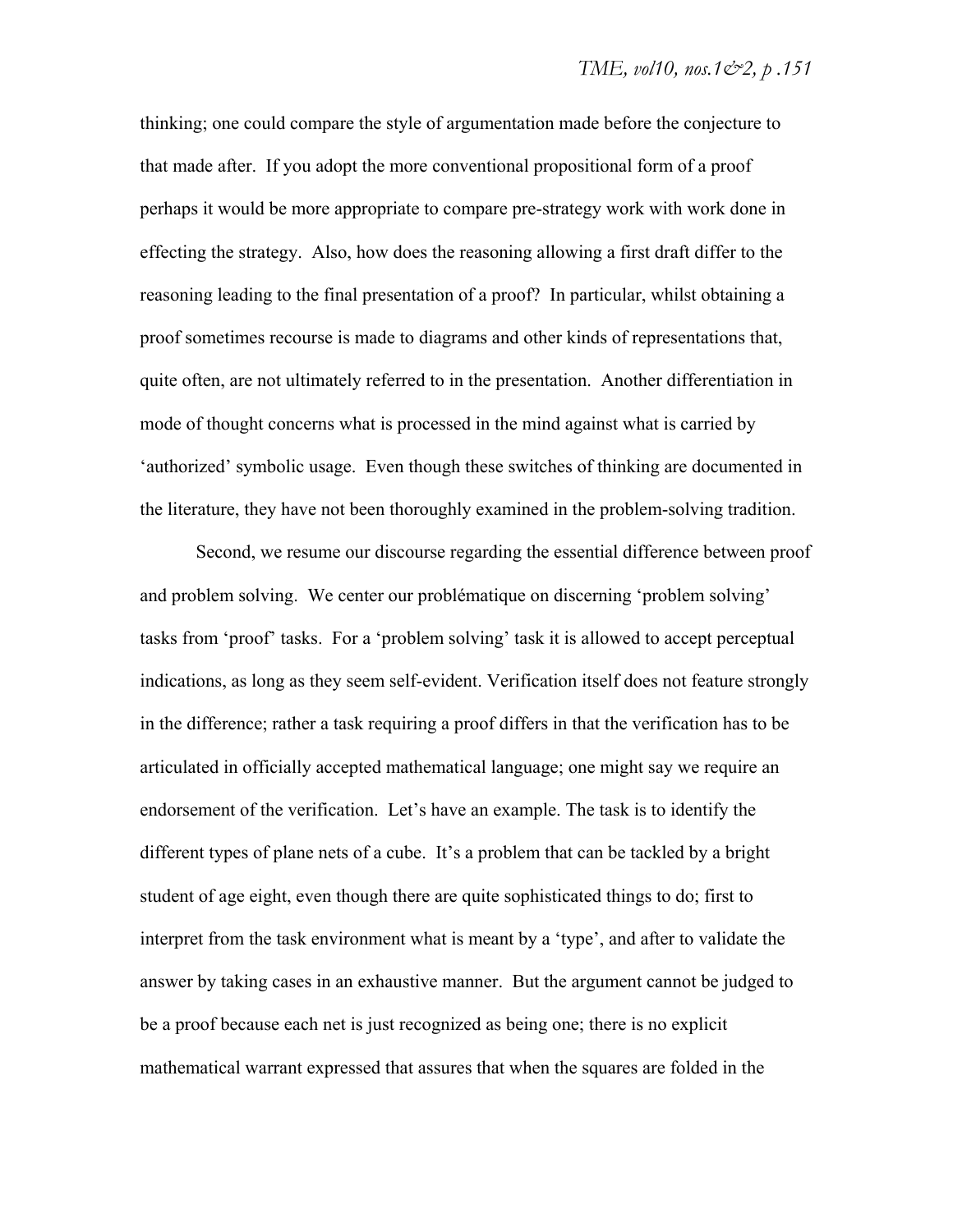appropriate fashion they do indeed 'form' a cube. Furthermore there is no expectation for the solver to undertake this 'extra' level of verification; thus what we have here is a problem-solving task.

An interesting offshoot of the above concerns mathematical modeling. Suppose a task is expressed in words that are not completely mathematical in form; it is modeled into a self-contained mathematical system in which it can be treated as a proof. However, the action of modeling certainly is subjective; so the task is better assigned as a 'problem-solving' task, but with a strong proof-making component. Also note that informal argumentation carried out within the task environment sometimes can be sustained right up to achieving a solution; if a more strict version is desired, modeling can be made not only of the task but also of the line of the context-held reasoning. This can be a valuable vehicle for students to realize the character of proof; proof in this regard is a channel to provide the tools to fully articulate the output of a problem-solving activity, see Mamona-Downs & Downs (2011).

### **An example**

The example takes the form of an indicative solution path of a particular task; it exemplifies some points made in the previous section.

The task is relatively complicated to solve, though no complex mathematics is involved. A strategy is made without knowing which tools are needed to implement it. Designing these tools requires anticipatory reflection but the form of them rests on simple proofs, so we have a case where the proof culture contributes to problem solution processes. The style of discourse indeed is made very much in a problem-solving vein, but from it a presentation as a proof is readily extracted.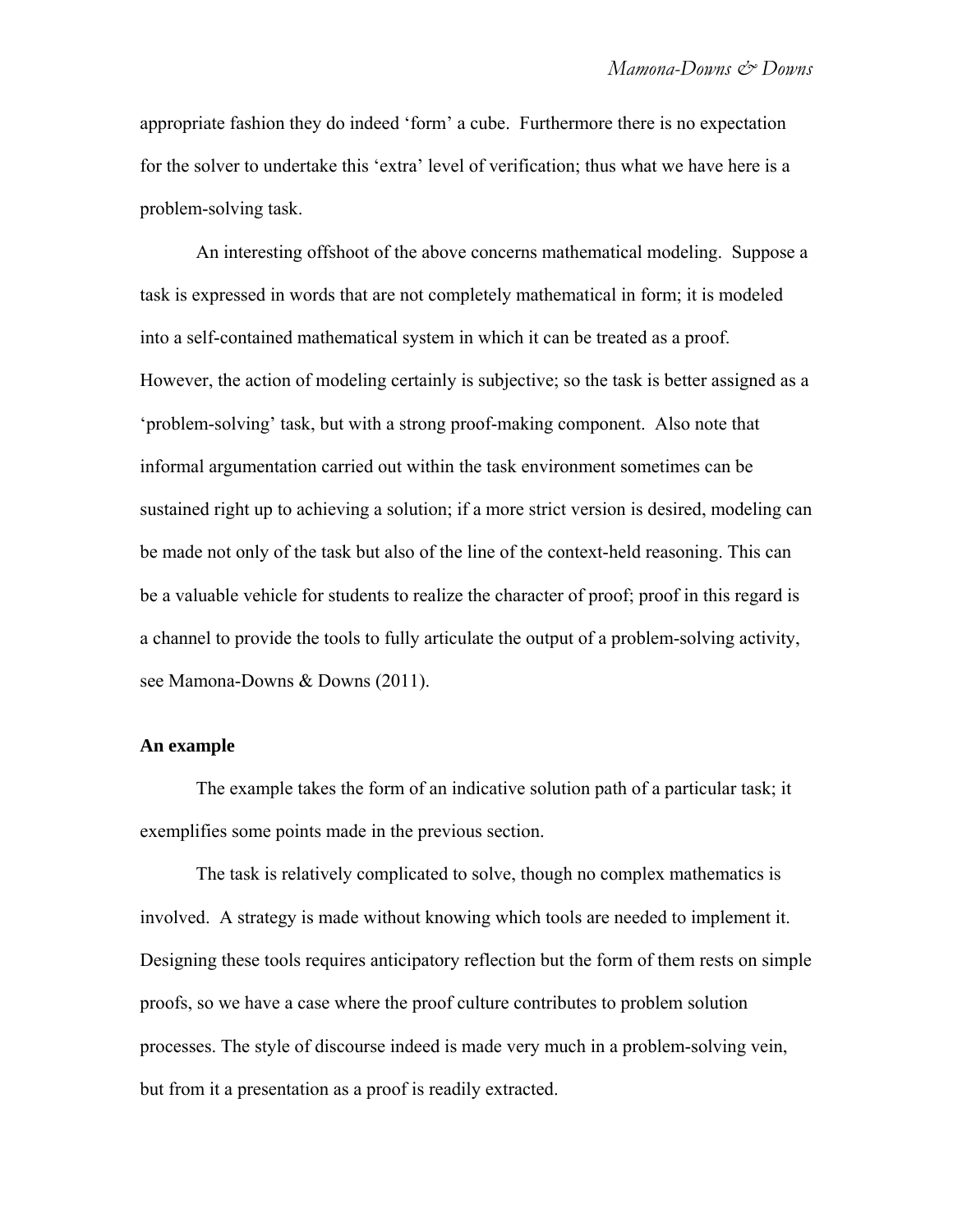#### **The task:**

Does the harmonic series  $\sum_{n=1}^{\infty} \frac{1}{n}$  have a partial sum equal to an integer apart from  $\sum_{i=1}$  i  $\sum^{\infty}$ 

1?

#### Preliminary observations; sizing up the situation

From previous knowledge, we know the harmonic series 'converges' to  $\infty$ , i.e. for every  $n \in \mathbb{N}$ , there is a partial sum that exceeds n. Hence there are 'infinitely' many potential candidates for a partial sum to be an integer, so we cannot reduce the problem to a finite number of cases.

The first partial sum equals 1; can we make a preliminary guess whether it is likely for any other partial sum to be an integer? In response, take any  $n \in \mathbb{N}\setminus\{1\}$  and

consider the greatest  $\mathbf{r} \in \mathbb{N}$  for which  $\sum_{n=1}^{\infty} \frac{1}{n} < \mathbf{n}$ . Then for n to be a partial sum necessarily:  $\sum_{i=1}$  i  $\sum^{\rm r}$ 

n - 
$$
\sum_{i=1}^{r} \frac{1}{i}
$$
 must equal  $\frac{1}{r+1}$ .

This condition seems stringent because of the appearance of r in both terms, so despite there being infinitely many candidates for n, it still would be a surprise to get a solution apart from 1. But this does not really help us to get a start for a strategy that would be conclusive.

## Playing around; try out an action you can do

A partial sum is just a finite number of fractions added up; an action you can perform is to render this into a single fraction, i.e.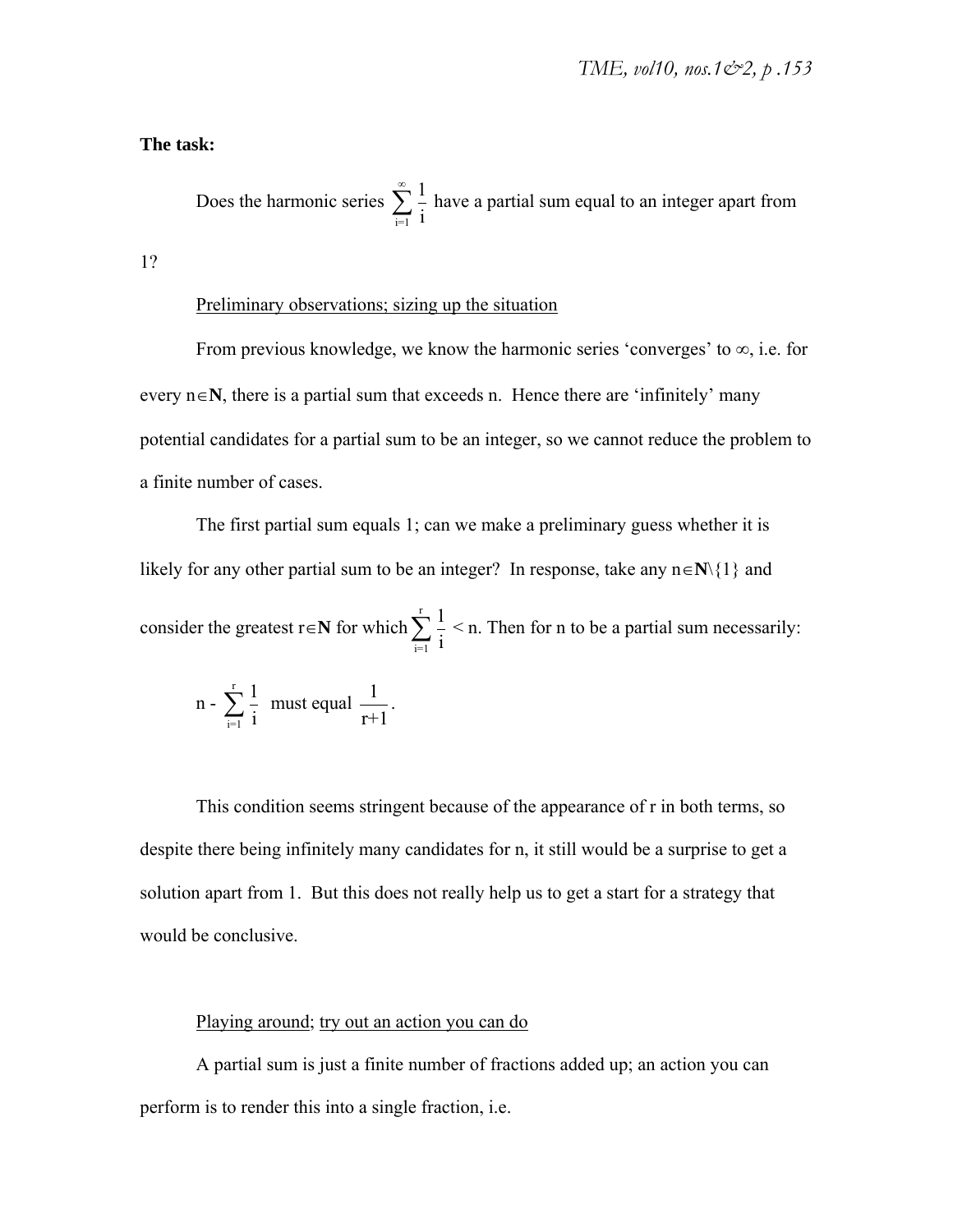$$
\sum_{i=1}^{r} \frac{1}{r} = \frac{\sum_{i=1}^{r} r!}{r!}.
$$
 (1)

This move is made as a tentative start; it is speculative in the sense that there is a hope (but not an expectation) that the new algebraic form might give us more handles to attack the task. Notice that the new form is one natural number divided by another; the question is reduced to analyzing whether the latter is a divisor of the prior.

#### Importing mathematical knowledge and its cue

The knowledge we import is the theorem that states any natural number greater than one can be expressed (uniquely) by a product of prime powers. The cue relevant to the task is if you think that n does not divide m, for m,  $n \in \mathbb{N}$ , then there will be a prime p such that the highest power of p dividing n is greater than the highest power of p dividing m.

#### The strategy

Suppose that the solver believes that there is not a solution apart from 1. In accordance he/she chooses the 'simplest' prime, i.e. 2, and tests whether the highest power of 2 dividing r! is greater than the highest power of 2 dividing the nominator in (1). (If this test fails, one might choose another prime to check, or change the method from the experience gained by considering the case p=2).

#### Considerations how to implement the strategy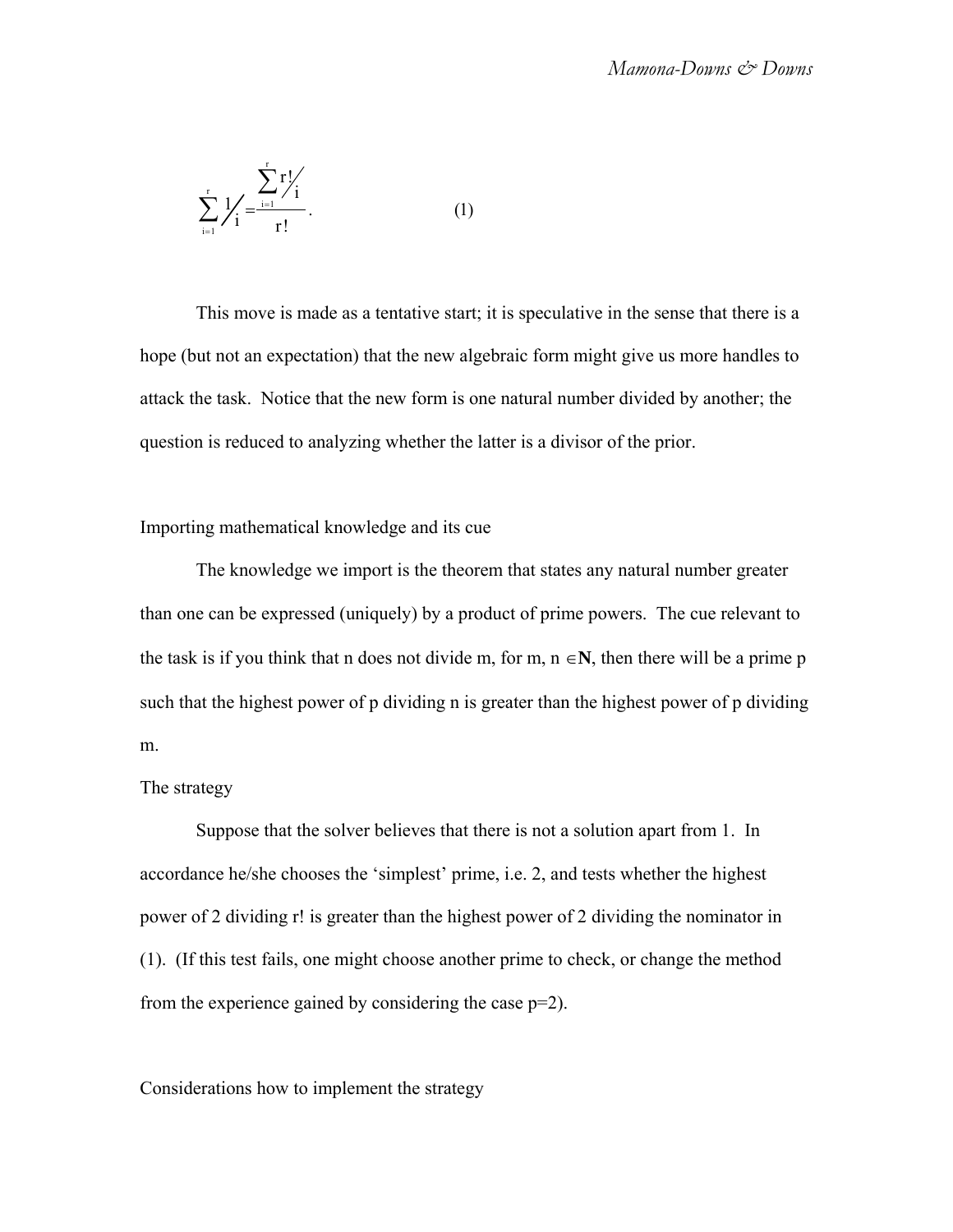In order to analyze the highest power of 2 dividing

$$
\sum_{_{i=1}}^{^r}\frac{r\,!}{i}
$$

you have to search for more elementary and general properties about the highest power of 2 dividing integers. For convenience, we introduce the rather eccentric (but standard) symbolism:  $2^a \parallel u$  where a,  $u \in \mathbb{N}$  indicates that a is the highest power of 2 dividing u.

Designing the auxiliary tools

(i) Investigate: If  $2^a \parallel u$ ,  $2^b \parallel v$  and  $2^c \parallel (u+v)$ , what is c in terms of a and b?

It is easy to demonstrate that

if 
$$
a \neq b
$$
, then  $c = min(a, b)$ 

if a=b, then  $c > a+b$ 

but nothing further can be said in general for the second implication. Hence in the case of  $a\neq b$  we have more control than in the case of  $a=b$ .

(ii) In order to take advantage of the good control that occurs in the case of  $a\neq b$  it is useful to have this fact established:

If  $2^a \parallel u$  and  $2^a \parallel v$  (where u<v), then there is a natural number w such that w>u, w  $\lt v$  and  $2^{a+1} \parallel w$ . An immediate corollary is:

Suppose that  $S := \{1, 2, 3, \ldots, r\}$  and  $l := \text{Max}\{l' : \exists k' \in S \text{ s.t. } 2^{l'} || k'\}$ . Then there is a *unique* element k of S for which  $2^l || k$ . (2)

Implementation of the strategy

Here we show how the auxiliary tools facilitate the original situation: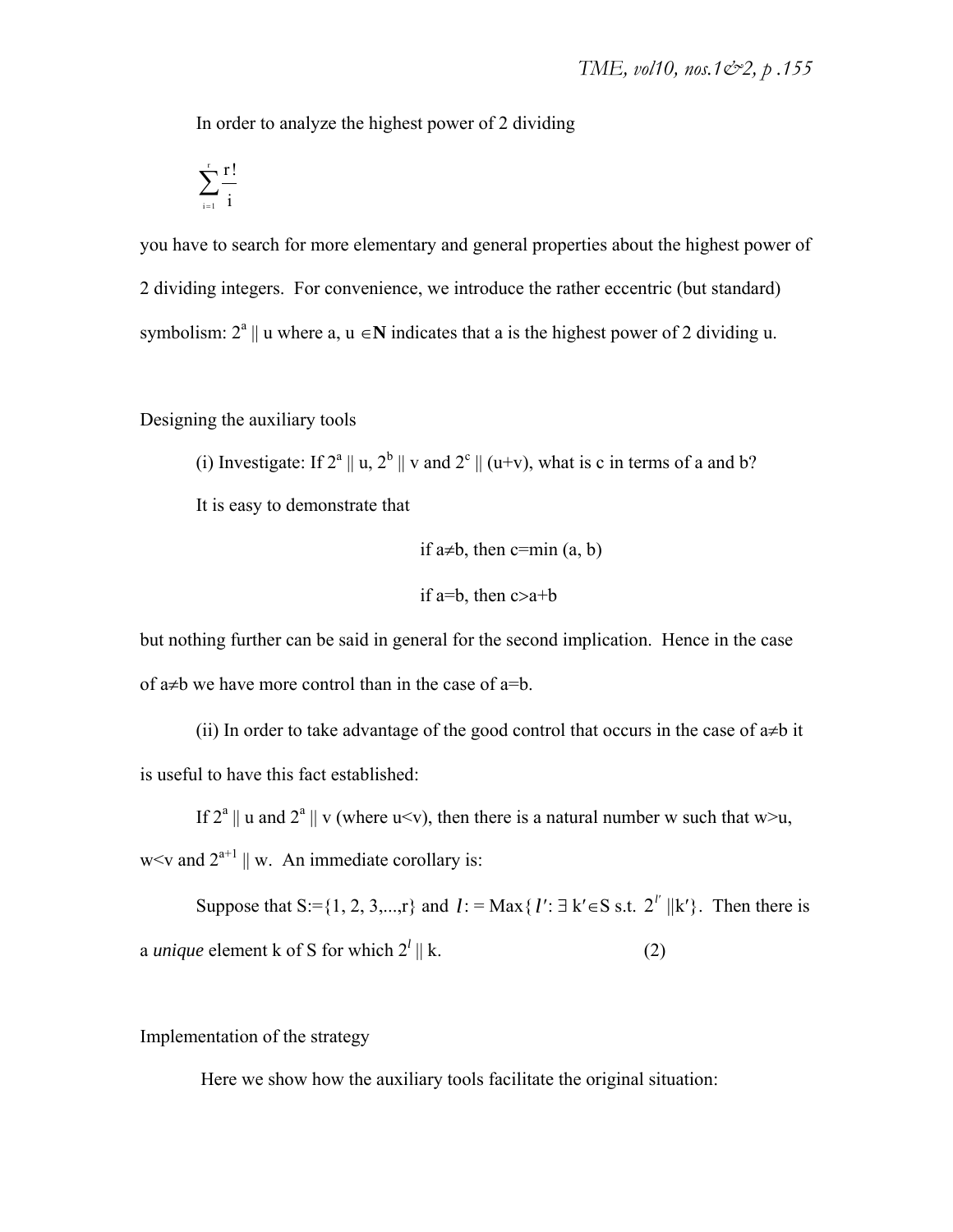Let  $2^N || r!$  and  $2^{N_i} || i$  whenever  $i \leq r$ . Now the highest power of 2 dividing

 $\frac{r!}{i}$  is equal to N-N<sub>i</sub>.

For k and *l* specified in (2), the highest power of 2 dividing  $\frac{r!}{r}$  is equal to N - *l* so *k l*

is less or equal to  $N - N_i$ ; the equality holds only when  $i=k$  (second auxiliary tool).

Applying the first auxiliary tool (recursively) we know that

$$
2^{N\text{-}l}\parallel\sum_{i=1}^k\frac{r!}{i}\ .
$$

Now  $N_k$  is simply an alternative symbol for *l*, so for  $i > k$ ,  $N - N_i > N - N_k$  and we can again apply the first auxiliary tool to obtain

$$
2^{N\text{-}l}\parallel\sum_{i=1}^r\frac{r!}{i}.
$$

Now if  $r>1$ ,  $l$  is a positive integer, so the highest power of 2 dividing the

nominator in (1) is less than that for the denominator. We are done.

#### **Comments**

- 1. The preliminary observations are made not only to 'understand' the task, but include comments concerning a 'feasibility test' in order to make an informed guess on what the most likely outcome would be. Note that this guess is not made on experimental evidence.
- 2. The preliminary observations did not give a lead how to approach the task. A blind algebraic operation is made, resulting in another algebraic form and a new perspective. This action was not motivated, so there is an element of luck here.
- 3. The new form is a quotient of natural numbers; the issue now is to try to show that the denominator does not divide the nominator. (Guided by our feeling that the solution space is empty). This issue then could be resolved through an application of the fundamental theorem of arithmetic. Would students notice this link? Suppose that this type of application was taught, would they be more likely to catch the 'cue'?
- 4. We now have a strategy; we take a particular prime p in the hope the greatest power of p dividing the nominator is less than that of the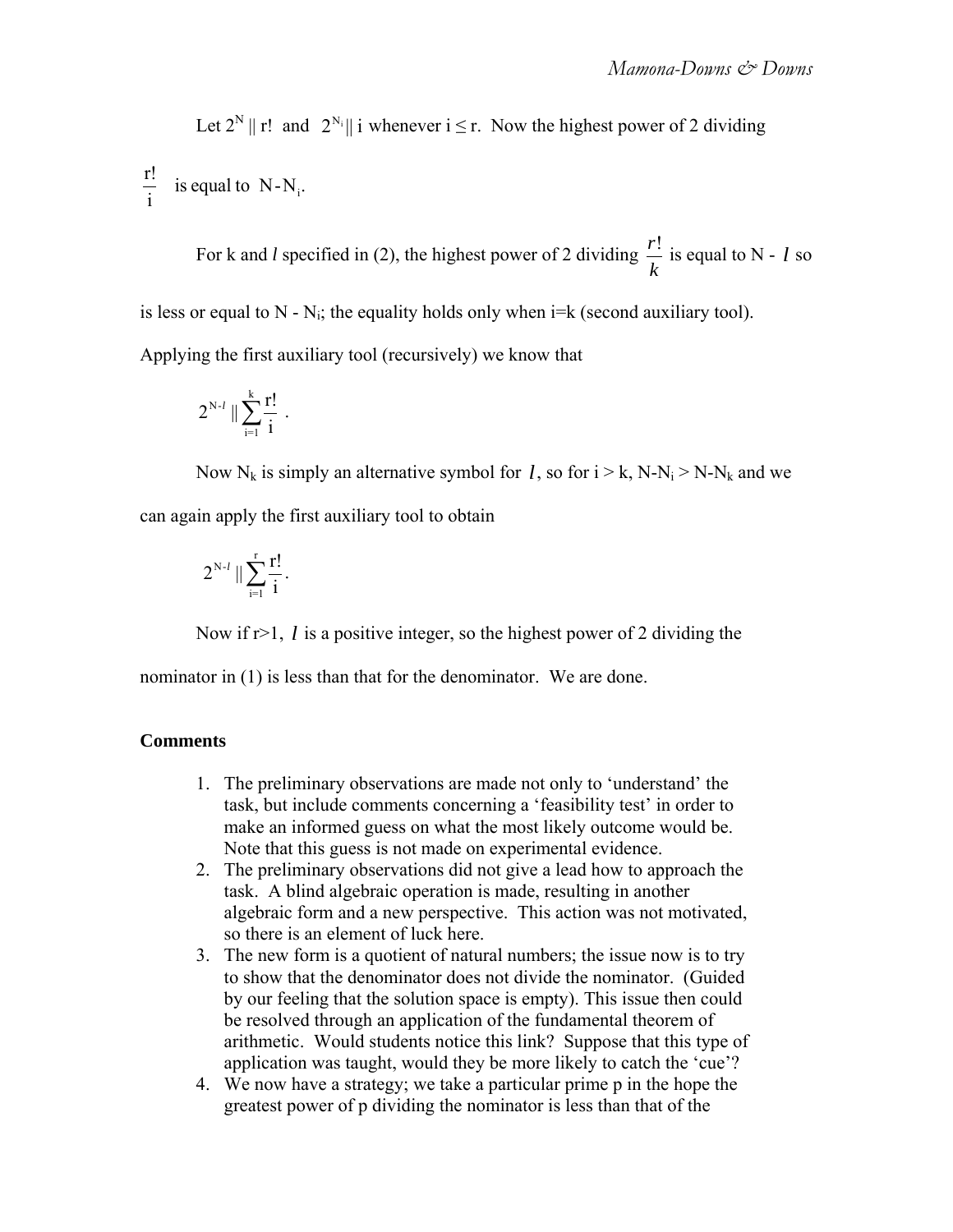denominator. Things are still tentative; we don't know as yet whether the strategy is intractable or not, and we choose  $p=2$  solely on the grounds that 2 is probably the easiest prime to work with. Our decisions here have as much to do with hopeful wishing as control. However, somehow we judge the direction we have taken is promising.

- 5. We have a strategy, but now we need a strategy to implement the strategy. Modules of a more theoretical character are designed deliberately directed to the implementation. These modules can stand on their own merit outside of the context of the original task with autonomous proofs. Designing such analytic tools vis-à-vis envisaging how they would fit in the particular argumentation can be challenging.
- 6. In the process of resolving the task, there are several places where the solver is not completely controlling the effect of the decisions or actions that have been made. Were we just lucky? No: luck comes in, but from a certain stage there is an anticipation that things would work out as envisaged. But this raises the question, how can we quantify the grounds of this anticipation.

## **Epilogue**

The main drive of this paper is to consider how elements of the problem-solving tradition are evident in the formulation of a proof, and (to a lesser degree) vice-versa. Also occasionally we have drawn out diverging tendencies between the two traditions. One difference not as yet explicitly mentioned is that tasks in the domain of problem solving are intended to be challenging, whereas for proof no such intention is imputed. In this regard, it is now quite often to have a transition course aimed towards proof practices in the curriculum of a mathematics department, especially in the United States; the 'content' of the examples presented tend to be relatively elementary in order to concentrate on the exposition of logically based argumentation. Such courses have a completely different 'feel' to problem-solving courses. We have stated that there is some doubt that taking a problem-solving course really will help the student when more theoretical courses are studied, but a 'proof' course could also be problematic in other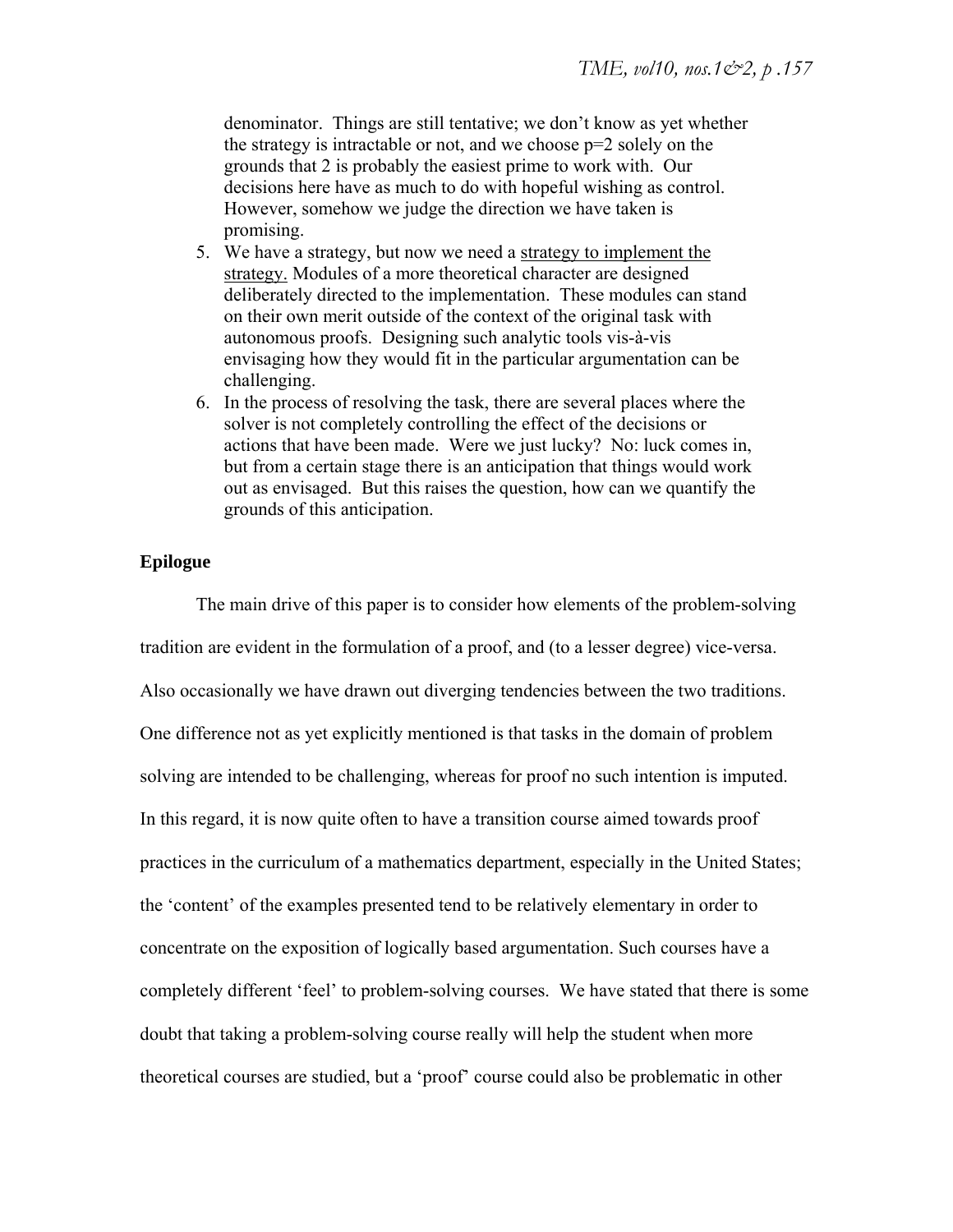ways. For example, in Alcock (2010) it is reported that some mathematicians felt that those students who can pass a proof course would be the ones that did not really need to take the course anyway. Given this, a mix of the two kinds of courses might be the most profitable. It would bring up, for example, situations for which a student can achieve a result informally, and then can be challenged to articulate it with consummate reasoning and grounds; also it would bring up situations for which the student cannot proceed without building up constructions of a formal character. Proof should not be shown just as an imposition, but as a channel that enhances our range of mathematical thought and potentialities. The two kinds of situations mentioned above surely pertain to problem solving as much as to proof, but bring out a tempered outlook towards the current tradition of problem solving. To the mathematician, answering a typical problem-solving task often is an enjoying and rewarding pursuit, but can seem frivolous if aspects resting on perception are not tied down mathematically.

In the paper by Alcock referred to above, the author identifies four modes of thinking whilst forming a proof (drawing on the comments of a small population of mathematicians); instantiation, structural, creative and critical. These bear a striking semblance to the set of phases in problem solving famously put forward by Polya, i.e., getting acquainted, working for better understanding, hunting for the helpful idea, carrying out the plan, looking back (Polya, 1973, p.p. 33-36). The main discrepancy between the two taxonomies is that 'structural thinking' is characterized by introducing appropriate definitions and by working according to the rules of logic. This is consonant to the notion of definitional tautness introduced in Mamona-Downs and Downs (2011) that is not currently stressed in the problem-solving tradition. But the meta-cognitive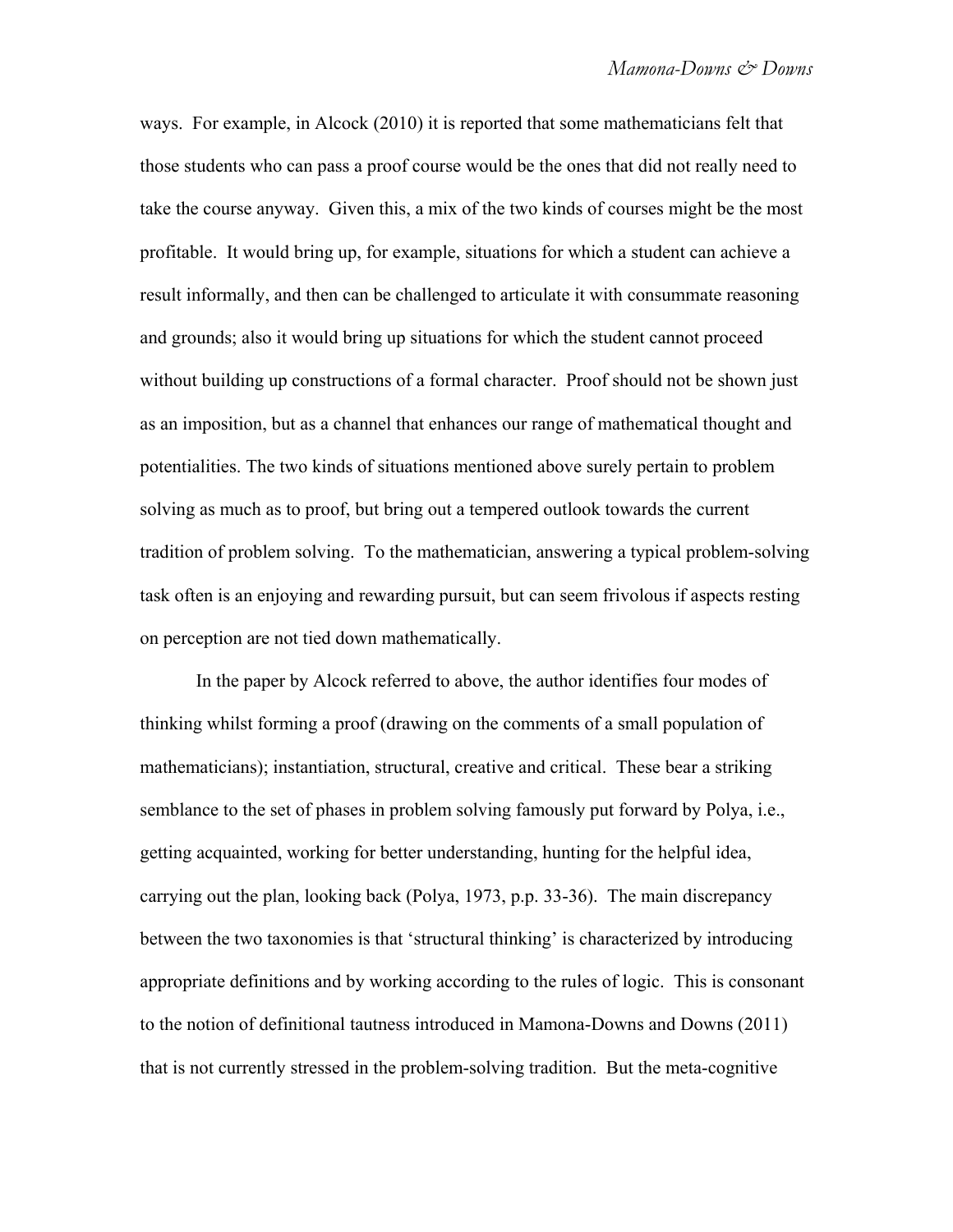thought involved in forming definitions whilst partially envisaging how to control their consequences to particular ends has problem-solving elements that should not be ignored; then, perhaps, problem solving might be just as relevant in proving as it is in more relaxed forms of argumentation. In this paper we have examined elements of problem solving in the context of proof construction, admittedly in a rather eclectic way. We suggest that further research in this direction should be undertaken in the future, involving both researchers primarily 'affiliated' to proof and those primarily concerned with problem solving.

#### **References**

- Alcock, L. (2010). Mathematicians' Perspectives on Teaching and Learning of Proof. *Research in Collegiate Mathematics Education, CBMS Issues in Mathematics Education*, 16, 63-91.
- Bass, H. (2009). How Do You Know that You Know? Making Believe in Mathematics. *Distinguished University Professor Lecture*. Rackham Amphitheatre – March 25, University of Michigan.
- Burn, P. P. (1992). *Numbers and Functions. Steps into Analysis*. University Press, Cambridge.
- Carlson, M. P. and Bloom, I. (2005). The cyclic nature of problem solving: an emergent multidimensional problem-solving framework. *Educational Studies in Mathematics*, 58, 45-75.
- Cifarelli, V. (1999). Abductive inference: Connections between problem posing and solving. *Proceedings of PME 23*, Vol. II, 217-224. Haifa, Israel.
- Crespo, S. and Sinclair, N. (2008). What makes a problem mathematically interesting? Inviting prospective teachers to pose better problems. *Journal of Mathematics Teacher Education*, 11 (5), 395-415.
- De Villiers, M. (2000). A Fibonacci generalization: A Lakatosian example. *Mathematics in College*, 10-29.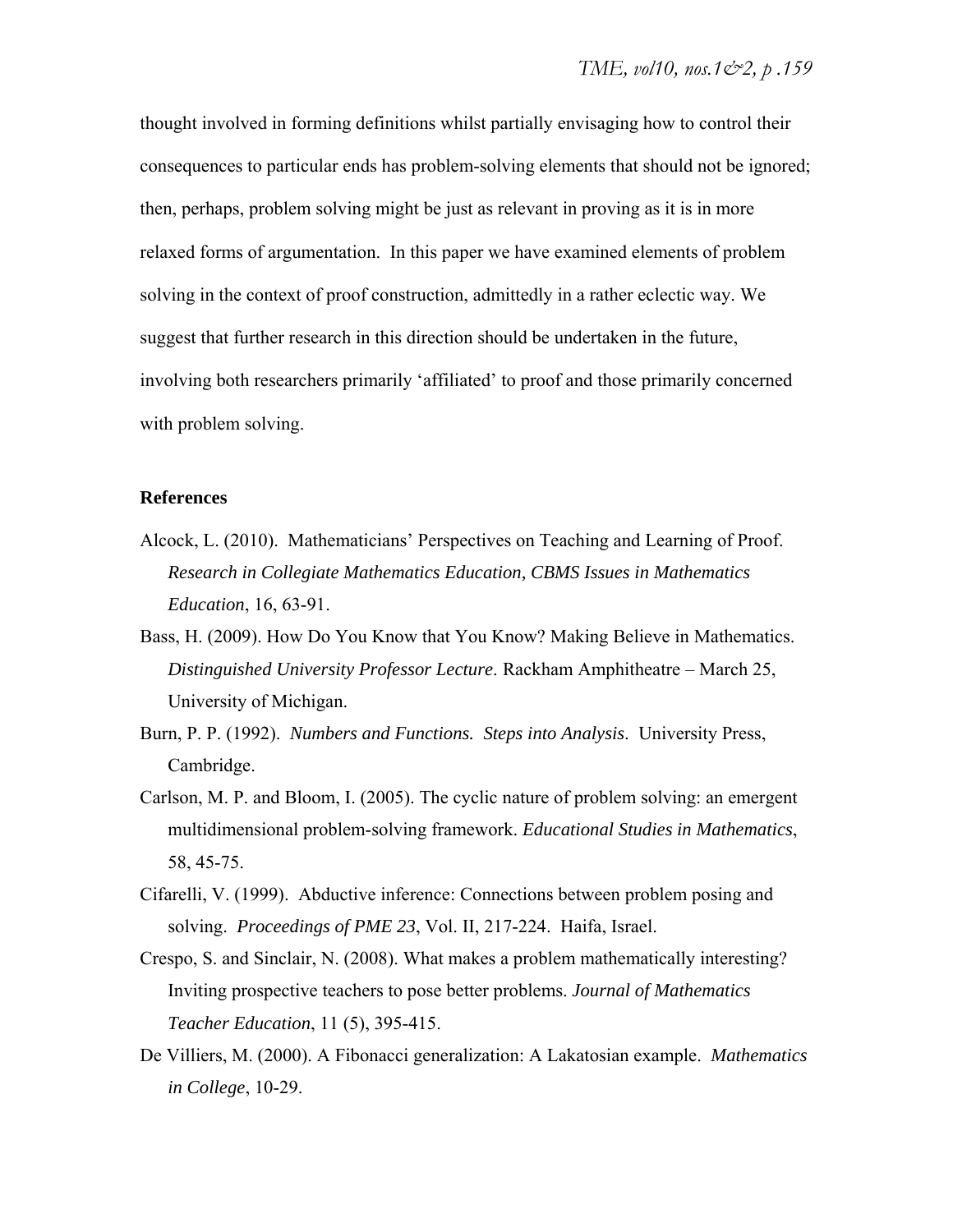- Geiger, V., Galbraith, P. (1998). Developing a diagnostic framework for evaluating student approaches to applied mathematics problems. *International Journal of Mathematical Education in Science and Technology*, 29(4), 533-559.
- Gorodetsky, M., Klavir, R. (2003). What can we learn from how gifted / average pupils describe their processes of problem solving? *Learning and Instruction* 13, 305-325.
- Hanna, G. and Barbeau E. (2008). Proofs as bearers of Mathematical Knowledge. *ZDM, The International Journal on Mathematics Education*, 40 (3), 345-353.
- Hanna, G. et al. (2009). *ICMI Study 19: Proof and Proving in Mathematics Education*: Discussion Document*.*
- Karp, A. (2010). Analyzing and attempting to overcome prospective teachers' difficulties during problem-solving instruction. *Journal of Mathematics Teacher Education*, 13, 121 – 139.
- Koichu, B. (2010). On the relationships between (relatively) advanced mathematical knowledge and (relatively) advanced problem –solving behaviors. *International Journal of Mathematical education in Science and Technology*, 41(2), 257-275.
- Larvor, B. (2010). Authoritarian Versus Authoritative Teaching: Polya and Lakatos. In G. Hanna et al (eds.) *Explanation and Proof in Mathematics: Philosophical and Educational Perspectives*. 71-83, Springer.
- Leikin, R, Levav-Waynberg, A. (2007). Exploring mathematics teacher knowledge to explain the gap between theory-based recommendations and school practice in the use of connecting tasks. *Educational Studies in Mathematics*, 66 (3), 349–371.
- Leron, U. & Zaslavsky, O. (2009). Generic Proving: Reflections on Scope and Method. *ICMI Study 19: Proof and Proving in Mathematics Education*. Vol. 2, 52-58.
- Lithner, J. (2000). Mathematical reasoning in task solving. *Educational Studies in Mathematics*, 41, 165–190.
- Mamona-Downs, J. (2002). Accessing Knowledge for Problem Solving. Plenary Lecture in the *Proceedings of the 2<sup>nd</sup> International Conference on the Teaching of Mathematics (at the undergraduate level*), (electronic form), Hersonissos, Crete.
- Mamona-Downs, J. and Downs, M. (2005). The identity of problem solving. *Journal of Mathematical Behavior* 24, 385-401.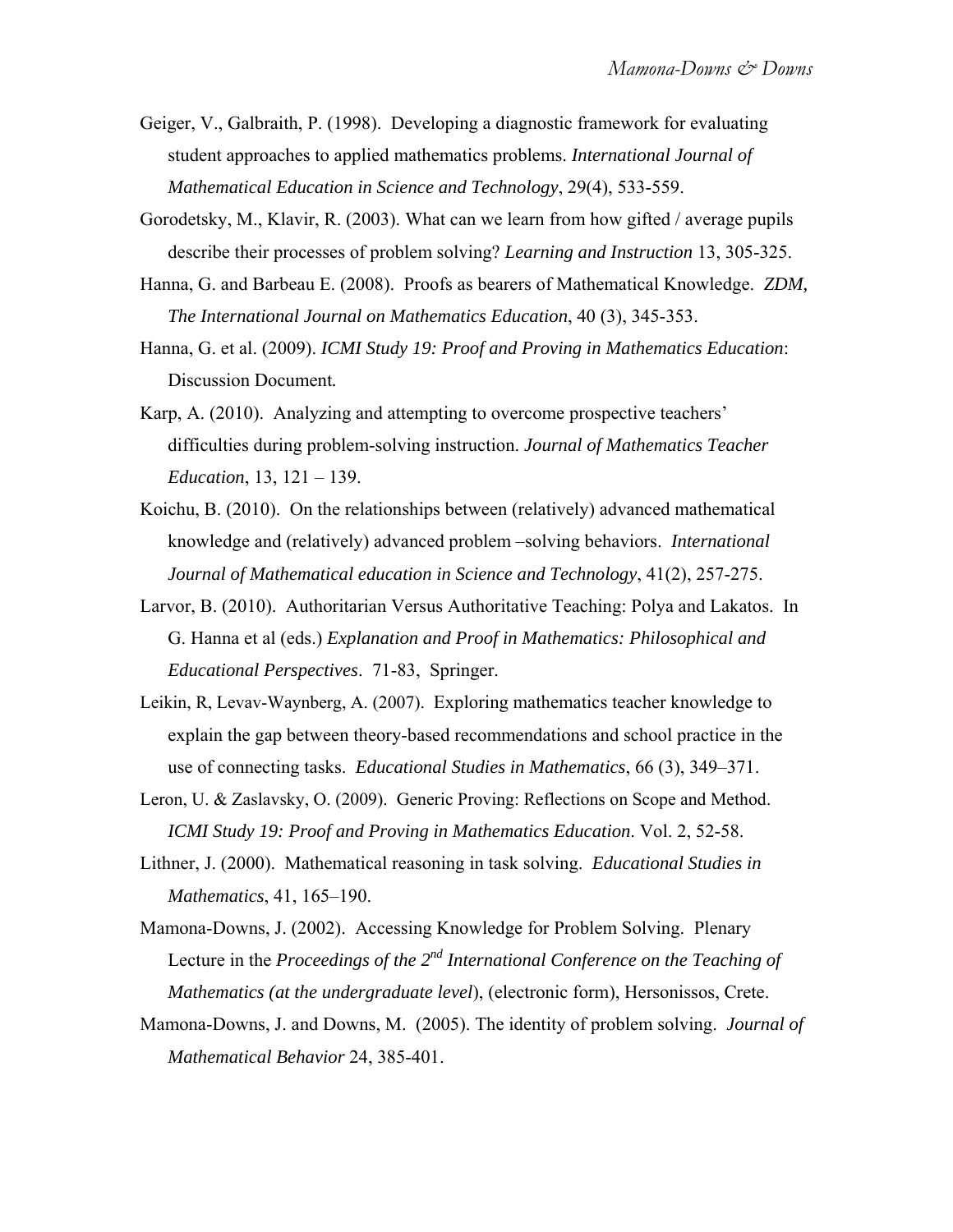- Mamona-Downs, J. & Downs, M. (2008). Advanced Mathematical Thinking and the role of Mathematical Structure. In Lyn English (Chief Ed.) *Handbook of International Research in Mathematics Education*, 154 – 175, Routledge, Taylor & Francis Group, New York & London.
- Mamona-Downs, J. & Downs, M. (2011). Proof: A Game for Pedants? *Proceedings of CERME* 7, to appear.
- Moore, R. C. (1994). Making the transition to formal proof. *Educational Studies in Mathematics,* 27, 249-266*.*
- Perrenet, J., Taconis, R. (2009). Mathematical enculturation from the students' perspectives: shifts in problem-solving beliefs and behavior during the bachelor programme. *Educational Studies in Mathematics,* 71, 181-198*.*
- Polya, G. (1973). *How to solve it.* (2<sup>nd</sup> ed.). Princeton: Princeton University Press.
- Polya, G. (1954). *Mathematics and plausible reasoning*. Princeton, N.J.: Princeton University Press.
- Reid, D. A. & Knipping, C.(2010). *Proof in Mathematics Education*. Sense Publishers.
- Schoenfeld, A. (1985). *Mathematical problem solving.* Orlando, Fl: Academic Press.
- Schroeder, T. L. & Lester, F. K. (1989). Developing understanding in mathematics via problem solving. In P. R. Trafton (Ed.), *New directions for elementary school mathematics*, 31-56. Reston, VA: National Council of Teachers of Mathematics.
- Selden, A., Selden, J., Hauk, S., & Mason, A. (2000). Why can't calculus students access their knowledge to solve non-routine problems? *Research in Collegiate Mathematics Education IV*, *CBMS Issues in Mathematical Education*, 8, 128-153.
- Simon, M. (1996). Beyond Inductive and Deductive Reasoning: the Search for a Sense of Knowing. *Educational Studies in Mathematics*, 30, 197-210.
- Sweller, J., Clark, R., Kirschner, P. (2010). Teaching General Problem-Solving Skills Is Not a Substitute for, or a Viable Addition to, Teaching Mathematics. *Notices of the AMS*, 57(10), 1303-1304.
- Thurston, W.P. (1995). On Proof and Progress in Mathematics. *For the Learning of Mathematics*, 15 (1), 29-37.
- Watson, A. and Mason, J. (2005*). Mathematics as a constructive activity: learners generating examples.* Mahwah, New Jersey, USA: Lawrence Erlbaum Associates.